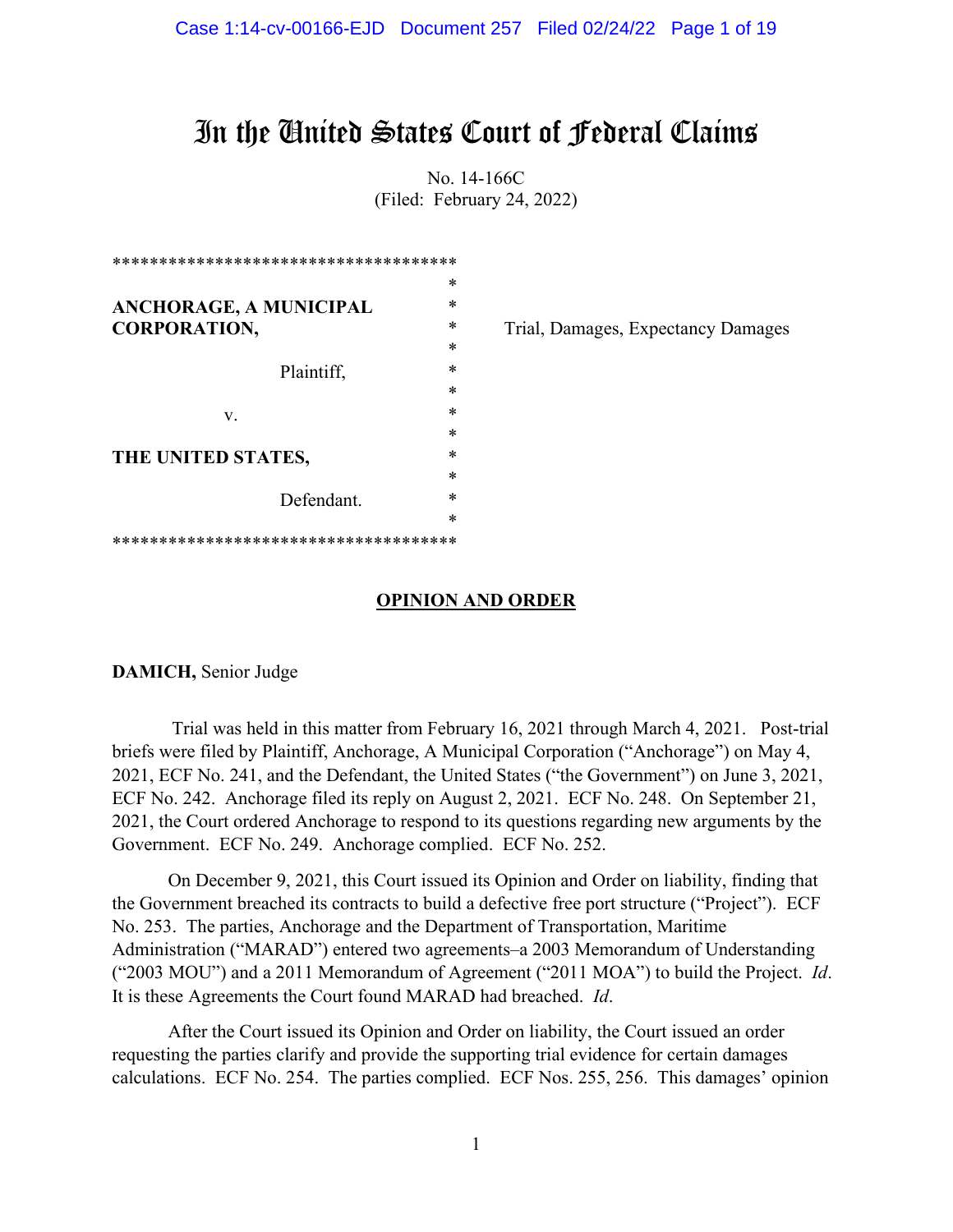and order incorporates the trial testimony and evidence, post-trial briefs, and responses to the Court order.<sup>[1](#page-1-0)</sup>

Anchorage seeks two categories of damages as a result of the failed Project: (1) costs spent by Anchorage for the Government to design and construct the defective open cell sheet pile ("OCSP") system and related costs ("impairment damages"); and (2) costs to remove and stabilize the OCSP system ("future costs"). Specifically, Anchorage argues and has presented evidence that it suffered damages related to the lost costs/value due to the defective design and construction in the amount of \$180,839,809. ECF No. 255. To remove and stabilize the OCSP System, Anchorage advances it will cost it \$186,607,000. ECF No. 241 at 102; ECF No. 255. Thus, the total amount of damages sought by Anchorage for breach of contract is \$367,446,809. This amount, according to Anchorage, will not put it in a better position than it would have had the breach not occurred but will put Anchorage in the same position it would have been but for the breach. ECF No. 248 at 40.

The Government objects to these amounts. Relying on this Court's order, ECF No. 254, requesting clarification and direction to supporting evidence, the Government argues that these discrepancies "demonstrates the unreliability of the damages calculation." ECF No. 256 at 1. The Government further argues that Anchorage's damages calculations are inaccurate because the damages calculations: (1) do not include a deduction for Alaska state funds that the Government claims have been already reimbursed to Anchorage (2) do not account for the value Anchorage received in the project; (3) cannot include future costs because Anchorage has already rejected the removal project that it claims will occur; and (4) that the portion of Federal funds was never recorded as an asset or an advance on Anchorage's financial statements. *Id*. at 1-2; *see also* ECF No. 242 at 131-34, 137-39.

For the reasons set forth below, the Court finds that Anchorage has proven both its impairment damages and future costs in the amount of \$367,446,809.

## **I. Findings of Fact[2](#page-1-1)**

The Port of Anchorage, now the Port of Alaska, is an enterprise department of the Municipality of Anchorage. Stip.  $\P$ 1.<sup>[3](#page-1-2)</sup> The Port is a critical national seaport with an estimated 90% of the merchandise goods for 85% of Alaska's populated areas pass through the Port on an annual basis. Stip.  $\P$  4. The Port is subject to some of the highest tidal fluctuations in the United States and second highest in North America. Trial Tr. 1046:17-1047:2. The City of Anchorage is also known to be very seismically active. Trial Tr. 1019:5-1019:11.

Relevant to damages, Anchorage called four expert witnesses at trial. Specific to this opinion and order, Anchorage's expert witnesses included: James Schoonmaker and Patrick

<span id="page-1-2"></span><span id="page-1-1"></span><span id="page-1-0"></span> $<sup>1</sup>$  The Court notes that there a calculation discrepancies—these are discussed in detail</sup> *infra*.

 $2 \text{ A full recitation of the findings of fact can be found at ECF No. } 253.$ 

<sup>&</sup>lt;sup>3</sup> "Stip." refers to the stipulation of facts filed jointly by the parties. ECF No. 191.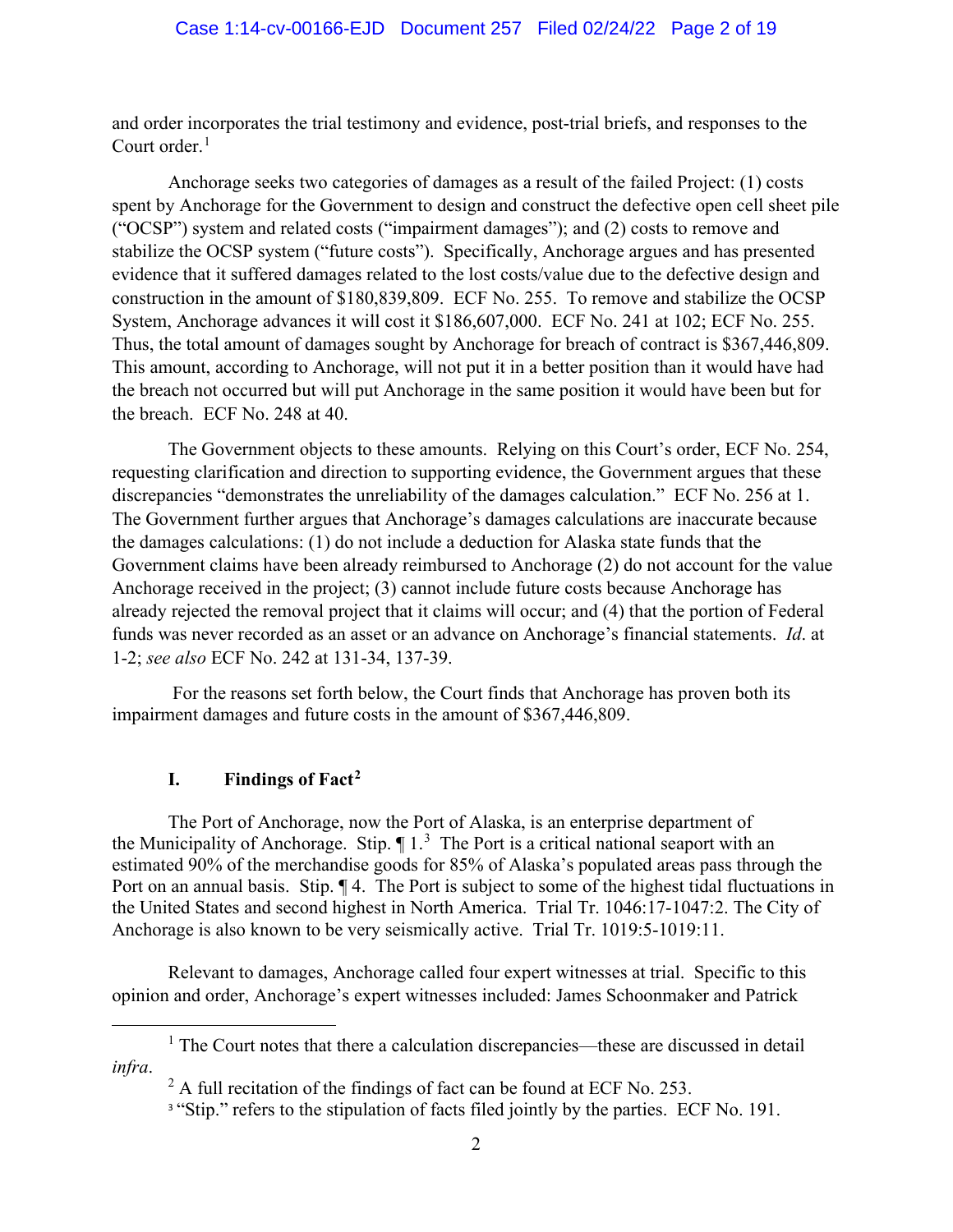McGeehin. Anchorage also called Doug Playter, Project Manager of CH2M Hill, and Lucinda Mahoney, Commissioner of the Alaska Department of Revenue and former Chief Financial Officer of Anchorage. The Government did not call any expert witnesses.

## **A. Impairment Damages Testimony and Evidence**

For impairment cost calculations, Mr. McGeehin, of FTI Consulting, was qualified at trial as an expert in forensic accounting and damages calculation. Trial Tr. 1164:4-17. He testified that \$180,839,809 was the amount incurred attributed to the unusable section of the OCSP system. Trial 1183:5-23. Mr. McGeehin apportioned the money that was spent on the usable and unusable assets. Trial Tr. 1165:1-19. He reviewed where the money was spent on the Project taking into consideration the Federal funds, Alaska grant funds, Anchorage funds, Task Orders, Bohnet spreadsheets, [4](#page-2-0) deposition transcripts, the views of the Government's expert witness, Mr. Benes (who did not testify), settlements between the Government and Integrated Concepts and Research Corporation ("ICRC"), as well as Anchorage's settlement with ICRC. Trial Tr. 1165:20-1167:12. From these Mr. McGeehin calculated that \$298,790,000 was spent on the Project. Trial Tr. 116:3-9; 1168:22-23. He did not include the \$3 million administrative fees paid to the Government. Trial Tr. 1268:18-1170:6; *see also* ECF No. 153.

Then, Mr. McGeehin calculated certain areas that were deemed usable and excluded them from his calculations. PDX3. The North Backlands, South Backlands, and Tidewater Road were usable space. *Id*. For the unusable portion of the OCSP structures, he calculated an area of 2435 lineal feet. The total OCSP structures amounted to 2905 lineal feet. *Id*. The unusable portion (2435 lineal feet) constituted 83.82% of the OCSP lineal feet of the 2905 lineal feet. *Id*. Mr. MeGeehin applied the 83.23% against the OCSP-Construction Task Orders, OCSP Fill amount, and OCSP general sites. *Id.* Other Task Orders and amounts spent on the Project were listed at 100%—worked performed in 2009/2010 by West Construction Company ("West") to temporarily stabilize the structure—line items OCSP Remediation Task Order and OCSP Remediation General Site, the Corps of Engineers suitability study, and the Government-ICRC settlement. Anchorage was also able to sell unused sheet pile and gravel, which Mr. McGeehin added as a credit.

The following summarizes the impairment damages:

<span id="page-2-0"></span><sup>4</sup> On February 18-19, 2020, the Court held a "min-trial" on the issue of consideration. The Government presented Mr. Bohnet, a MARAD employee, as its witness regarding funds. As part of his responsibilities, and in preparation of trial, he was tasked with preparing spreadsheets tallying all the funds appropriated, transferred, and expended in connection with the project. The purpose of the spreadsheets was to show where every dollar, federal and nonfederal, was expended. *See* ECF No. 141.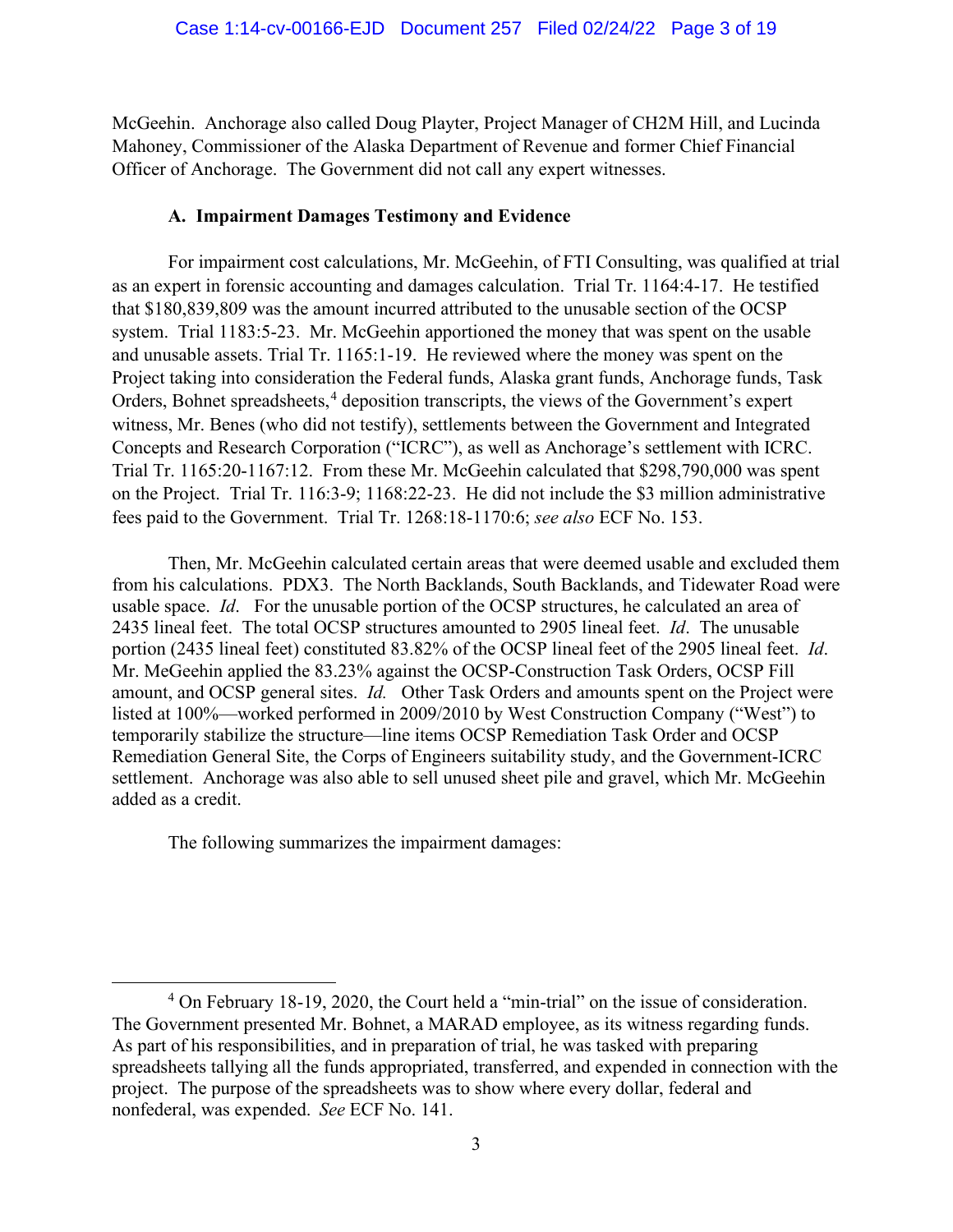#### **SUMMARY OF DAMAGES**

| Categories/Percentages                         | Total Unusable  |  |
|------------------------------------------------|-----------------|--|
|                                                | $2,435$ LF      |  |
| 83.82%                                         |                 |  |
| <b>OCSP-Construction Task Orders</b>           | \$126,264,016   |  |
| <b>OCSP</b> Fill Materials Amounts             | \$5,032,192     |  |
| <b>OCSP</b> General Site Amounts               | \$20,260,567    |  |
| Subtotal                                       | \$151,556,775   |  |
| Percentages 100%                               |                 |  |
| Corps of Engineers (Suitability Study), Task 8 | \$3,397,900     |  |
| <b>ICRC Settlement Amounts with MarAd</b>      | \$11,279,059    |  |
| <b>OCSP Remediation Task Orders</b>            | \$32,421,056    |  |
| <b>OCSP</b> Remediation General Site           | \$5,002,955     |  |
| Credit for Sales of Sheet Pile and Gravel      | $(\$3,467,936)$ |  |
| Subtotal                                       | \$48,633,034    |  |
| Subtotal                                       | \$200,189,809   |  |
| Less: Settlements from Prior Litigation        | (\$19,350,000)  |  |
| <b>Total</b>                                   | \$180,839,8095  |  |

The Government did not challenge this evidence by expert witness. Nor did the Government challenge the Task Order amounts calculated by Mr. McGeehin in its post-trial brief. *See* ECF No. 242. However, at trial, Government counsel attempted to discredit Mr. McGeehin's allocation of costs with regard to Task Orders by challenging Mr. McGeehin's knowledge of the Task Orders as related to the Project. Specifically, Government counsel asked:

BY MR. WISSER:

 Q. Mr. McGeehin, you recall you had highlighted these red areas as, I guess, the scope of what you were looking at in terms of costs associated with those areas; is that accurate?

A. Yes.

 Q. Okay. And do you know how those particular areas of the project relate to the task order structure?

<span id="page-3-0"></span> $<sup>5</sup>$  In his chart, PDX 3, Mr. McGeehin has added the subtotals incorrectly. The first</sup> category he totals as \$151,556,774, which is off by \$1.00. It should be \$151,556,775. The 100% subtotal is also recorded as \$48,633,033, also off by \$1.00. It should be \$48,633.034. This lends to the total impairment damages as being off by a total of \$2.00 on his chart, as well as Plaintiff's briefs. The summary provided above has the correct calculations as well as throughout this Opinion and Order.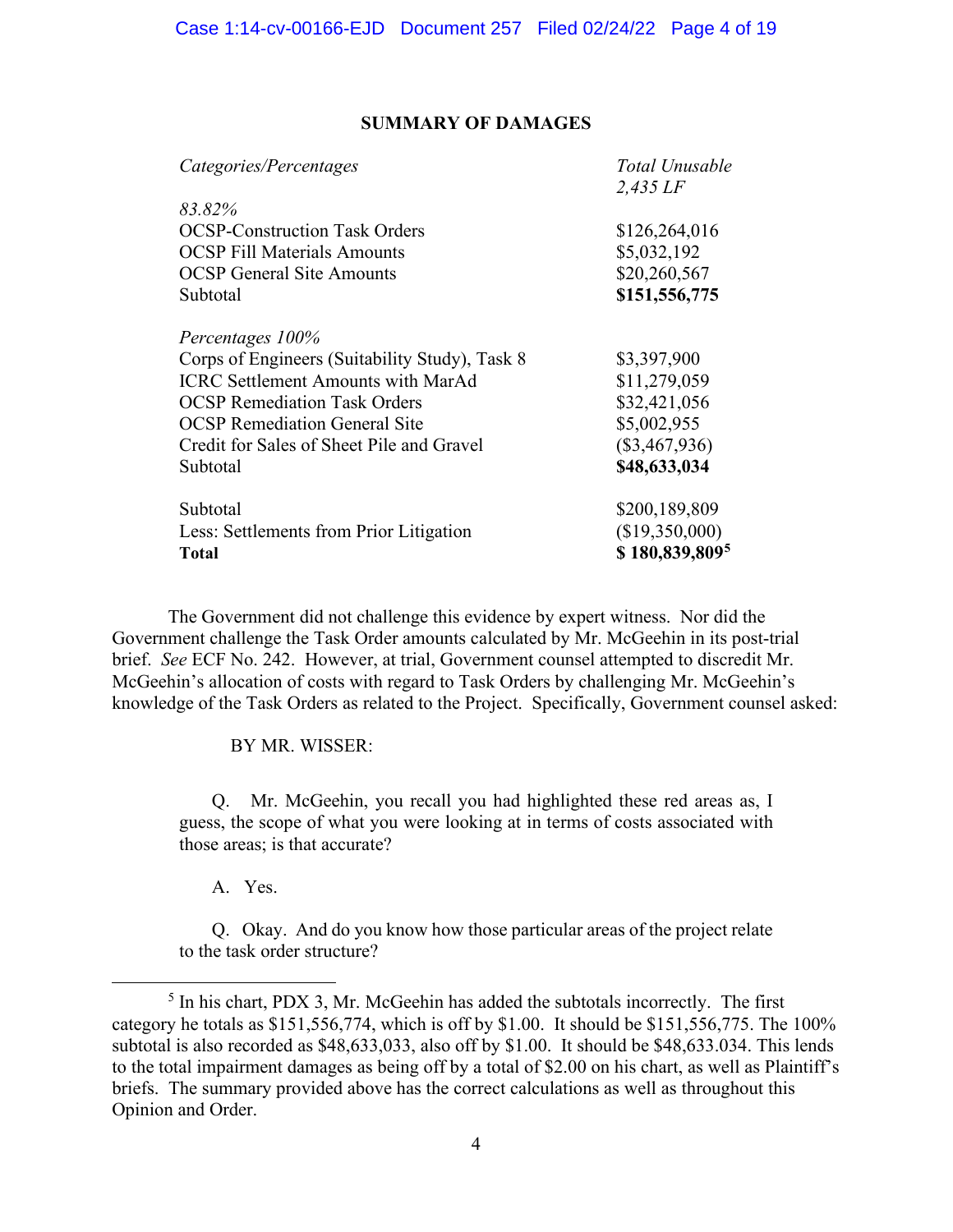A. Well, they -- they were task orders -- as I mentioned before, there are task orders that were specifically identified as OCSP task orders. And some of those were based upon times.

 So, for example, I forget the year, but I think by 2008, a lot of task orders now, because by 2006, the north backlands had been completed, and I think it was 2007 or so, the south backlands, so there was a time element of the identification.

 But it's not always that pure because as I said, within a particular task order, you could be doing work both in the bulkhead area and in the – in the, for example, south backlands and north backlands, but I think I gave two examples of task order 406 and 414.

 So it's -- it's not, unfortunately, simply a matter of one is definitely all of this and one is definitely all of that.

 Q. Well, do you recall that the amount you allocated from 406 to 414 was only for materials, purchases, fill and steel?

 A. I think the amount that got – that originally was -- was -- 406 was originally allocated all to north backlands and considered usable. The amount that we then allocated over into the OCSP system was more than just a fill and steel. It included some traffic control, it included some filter rock, it included some armor rock.

So there were a series of items that were billed from  $AIC<sup>6</sup>$  $AIC<sup>6</sup>$  $AIC<sup>6</sup>$  up through ICRC that we looked at on the final change order on that project to see how those had been designated. Were they designated as OCSP? Or were they designated by -- as south backlands?

 Q. So you referenced that you would review the final change order to make that determination?

A. Sometimes, yes. So, for example,  $in - in$  that particular -- in that particular one, which is the only big one that we really made a move on, there was a Change Order 8 that summarized everything for that project.

 And the contractor, AIC, identified in that change order where the different costs related to among the three areas that I just identified. We -- we used that as our framework for identifying from the work done by AIC up through ICRC, how that should be apportioned to the task orders.

 Q. And I guess that's what I'm trying to get a clear picture of, because you say that the work should have been apportioned to the open cell sheet pile, and

<span id="page-4-0"></span><sup>6</sup> Alaska Interstate Construction Company, LLC ("AIC") was hired by ICRC and performed work on the North Backlands. AIC placed armor rock on the slip slope for tidal protection. Stip. §§ 43-44. The armor rock slipped into the footprint into the future footprint of the Wet Barge Berth and was not removed prior to the installation of the sheet piles. *Id*.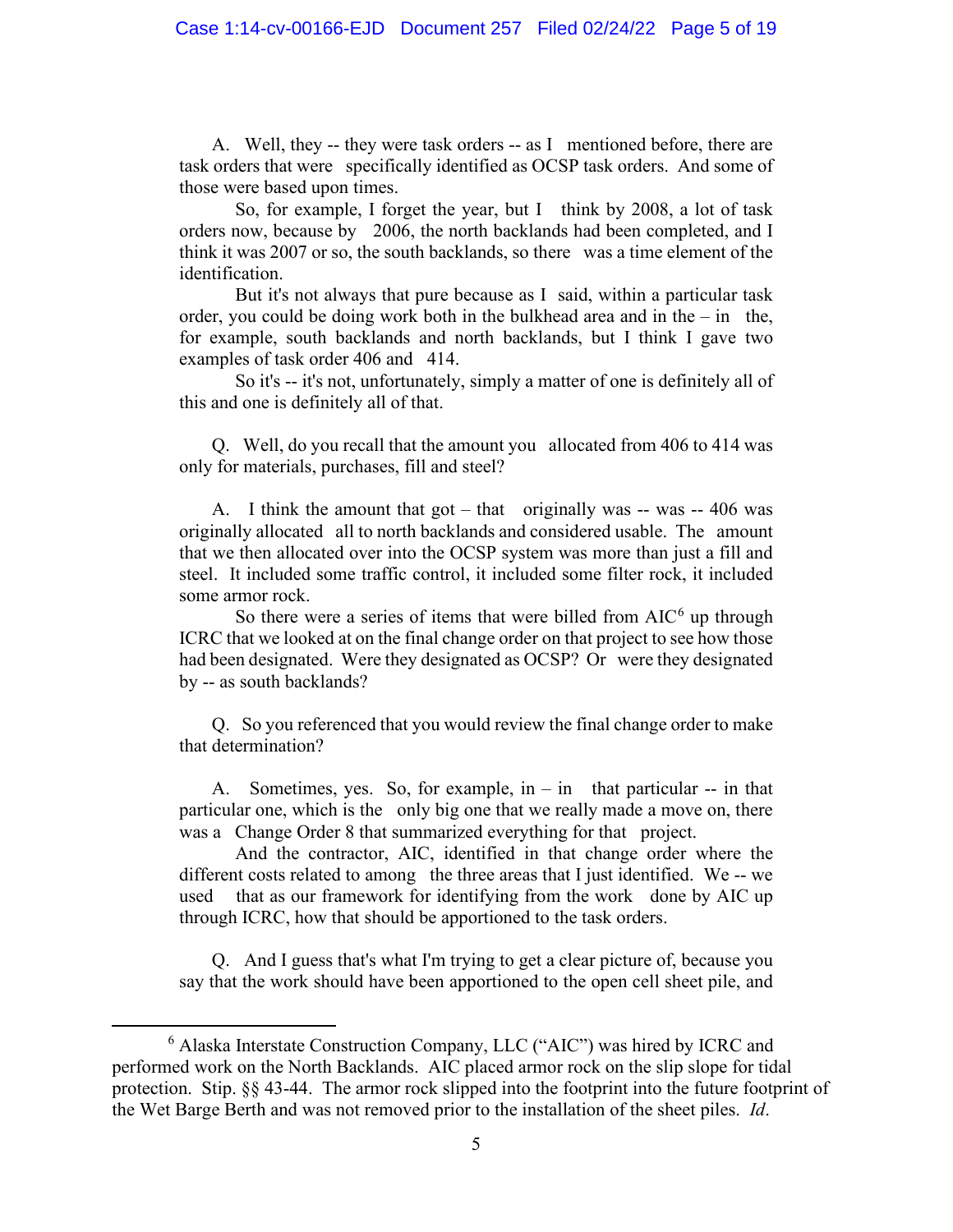that's what I'm trying to figure out, is what – what basis are you using to define the open cell sheet pile work, whether it's based on a specific task order or something else?

 A. Yes, so the -- the -- for example, in that particular area, the identification for the OCSP was done by subcontractor AIC. So they -- they identified their -- what they called their south backlands, north backlands, and there were certain change orders where you had to try to marry that back to one of the areas and -- and the area generally called the dry barge berth, meaning the -- the bulkhead.

Trial Tr. 1194:15-1197:9. This small sample shows that Mr. McGeehin understood the Project and allocated costs appropriately. For instance, Mr. McGeehin was clear that he reviewed the task orders together with the change orders. In doing so, he evaluated what costs should be allocated to the OCSP system and, if any, what costs should be allocated to the usable areas. To accomplish this, at times he had to "marry" back change orders to task orders for various areas, as well as determine what materials should be included in what he considered the usable portion of the Project versus the unusable portion of the Project. The Government did not challenge the costs as related to the Bohnet spreadsheets, Trial Tr. 1201:10-16, nor did the Government challenge the ICRC settlement amount, Trial Tr. 1201:17-20, which were used in Mr. McGeehin's damages' calculation.

With regard to the linear amount used in making his calculations, again, the Government did not challenge the calculation in its brief. However, during trial, the Government again attempted to discredit Mr. McGeehin's usable vs. unusable assumption. Trial Tr. 1200:12- 1201:9. On cross examination Mr. McGeehin stated that he was not offering any opinion about the usability of any structure from a technical, functional basis but instead was relying on the Suitability Study which stated which areas of the project are considered unusable. Trial Tr. 1200:18-1201:9. The Suitability Study was a detailed engineering analysis to evaluate whether the bulkhead design was suitable for use at the Project as well as investigated and documented defective construction work at the Project. Stip. ¶ 88; Trial Tr. 860:8-22. CH2M Hill issued its final Suitability Study finding that the design and construction were defective, JX 41; Stip. ¶ 90. The study also concluded that the Wet Barge Berth and North Extension were defective and had to be reconstructed using a suitable design. PX 917. These findings were not disputed by the Government, nor did the Government offer an expert to rebut these findings. This study, therefore, supports the Court's conclusion that Mr. McGeehin's calculations are accurate.

## **B. Future Costs Damages Testimony and Evidence**

With regard to future costs, CH2M Hill, the program manager for the Port Modernization Project ("Modernization Project"), Douglas Playter, the Senior Project Manager at CH2M Hill, who oversaw the Suitability Study, testified that CH2M Hill found that the factors of safety for the OCSP bulkhead constructed in the Wet Barge Berth and North Extension are below industry standard and that the OCSP bulkhead could collapse, is a safety hazard, and must be removed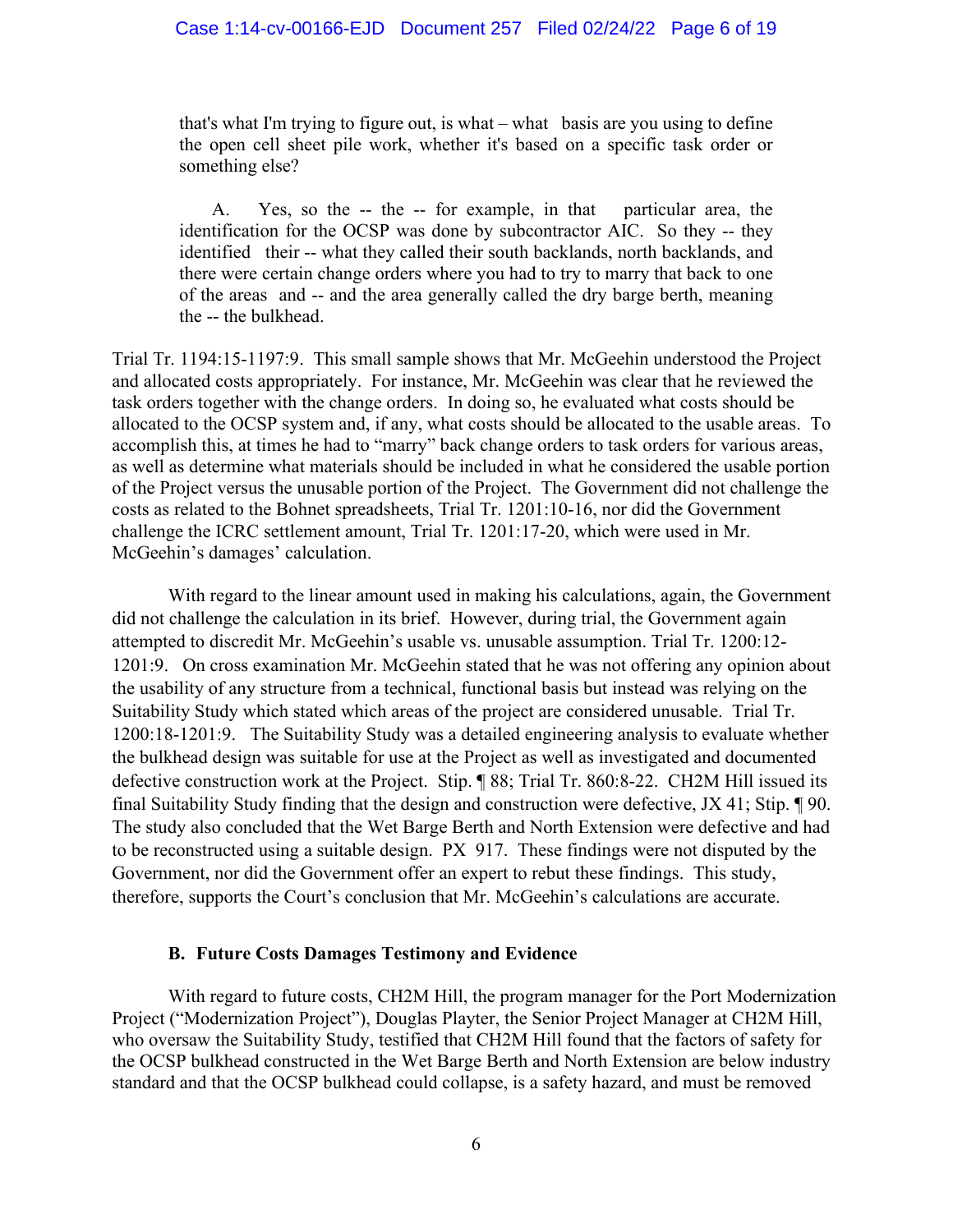and stabilized as it will fail. He further testified that neither the Wet Barge Berth nor the North Extension were completed. Trial Tr. 1016:4-1019.

Anchorage is currently undergoing a Modernization Project designed to rebuild the entire Port infrastructure. Mr. Playter testified that the Modernization Project will be built in phases because Anchorage does not have enough money to build it all at once and the Port needs to remain open during construction. CH2M Hill hired Kiewit-Manson as the design-build contractor for the Modernization Project. Kiewit-Manson hired AECOM to prepare a preliminary design for the North Extension areas. CH2M Hill currently oversees the work of Kiewit-Manson and indirectly AECOM.

AECOM prepared a 35% design estimate ("AECOM 35% Design Estimate"). To accomplish the design estimate, AECOM first reviewed the North Extension area and evaluated a variety of designs for slopes and soil mixing processes. AECOM broke the project into 2 steps. PX 973.

Step 1 was called: 35% Design for North Extension Stabilization Step 1. This was to be done as soon as possible and a second effort, known as Step 2, will be done after the construction of key facilities necessary to provide services. Step 1 removes the highest part of the OCSP structure to allow ships to dock at Terminal 3 more safely. It also is a result of the need to replace essential facilities in the Port prior to a major earthquake. *Id.* The 35% design includes a detailed design narrative, a constructability review, and a detailed schedule. Although the AECOM 35% North Extension stabilization design was only for Step 1, the damages sought by Anchorage are an estimate for both Steps 1 and 2. In Step 2, Anchorage plans to come back and remove the balance of the structure. The OCSP structure will have to be removed all the way to the Dry Barge Berth. This plan will not use any open cell sheet piles nor does it use a closed cell structure. *Id*.

Mr. Schoonmaker testified as an expert in estimating the cost of the demolition of the existing North Extension, removal costs of the defective structure, and the cost of stabilizing the area. His experience included bidding on projects in Cook Inlet, Alaska. With this experience and in preparing this estimate, Mr. Schoonmaker visited the job site, and reviewed all the construction design documents. Opining from his experience, and reviewing PX 973 (AECOM's drawings), PX 972 (the design narrative), PX 974 (milestone constructability review), PX 975(Kiewit-Manson's Schedule for Step 1), PX 976 (AECOM's advanced design narrative justified the one to six sea floor slope, the use of an armored revetment, and the need for soil improvements), Trial Tr. 13637-24, Mr. Schoonmaker arrived at \$186,700,00, for costs related to demolition, removal, and stabilization of the area. He testified that his probability of accuracy goal for his estimate was a range of minus 20 to plus 30. In particular, Mr. Schoonmaker detailed the following estimate of costs:

**(1) Site Preparation and Management - \$**477,000.00, for site preparation and management, including clearing of the site prior to construction and the environmental controls required for siltation and the maintenance throughout the Project. Trial Tr. 1371:1-10.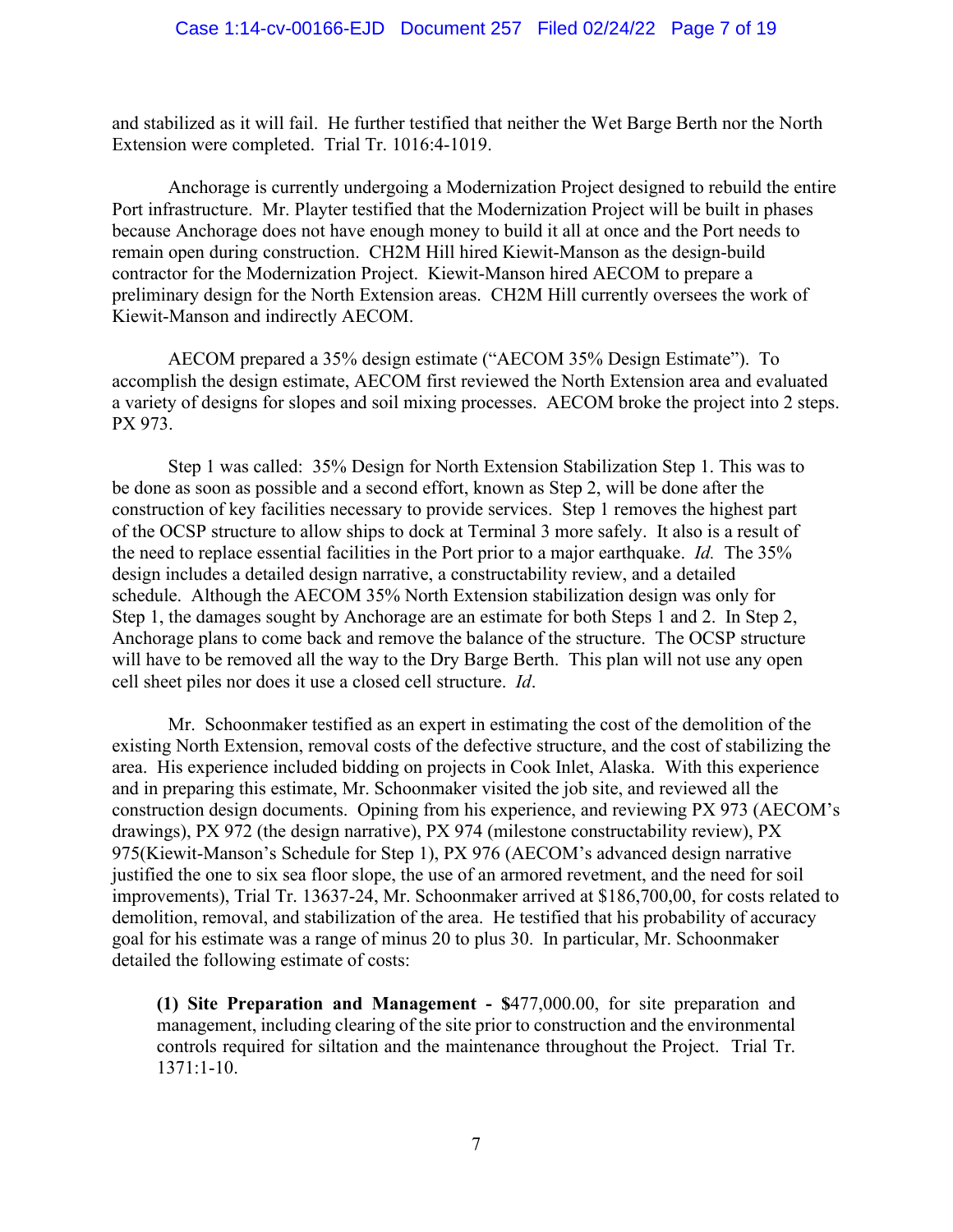**(2) Demolition and Excavation -** \$42,776,000.00, for the complete demolition of the existing sheet piles structures and the excavation of the backfill materials. Trial Tr. 1371:11-14.

**(3) Place Slope Protection -** \$15,727,000.00, for riprap slope protection that is to be placed on the dredge-prepared slopes after it is completed. Trial Tr. 1371:15-1372:1.

**(4) Material Disposal -** \$13,376,000.00, for removing from the job site the excavated dredge materials, dredge disposal and the removal to the scrap yard of steel materials from the bulkhead. Trial Tr. 1372:2-10.

**(5) Asphalt Paving -** \$135,000.00, to remove a 20 foot-wide strip of paving a couple of hundred feet long. Trial Tr. 1372:11-1.

**(6) Soil Mixing -** \$36,536,000.00, for enhancing and strengthening soil properties by injecting a cement blend in with the existing soil. Trial Tr. 1373:18-1373.

**(7) Mobilization-** \$11,626,000.00, for bringing the material, equipment, personnel, and any construction fixtures that may be necessary for the Project. Trial Tr. 1373:4- 19.

**(8) Engineering Design and Geotech - \$**7,516,000.00, for completing the design including borings and lab analysis of soils. Trial Tr. 1373:20-1374:2.

**(9) General and Administrative -** \$19,032,000.00, is the contractor's overhead costs, including supervision, maintenance, and costs not assigned to direct efforts listed above. It also includes an office complex, bonds, and insurance. Trial Tr. 1374:8-18.

**(10) Corporate Overhead and Profit -** \$29,440,000.00, is calculated at a 20% rate due to the challenging restrictions related to marine mammals and unknown conditions with respect to wind, weather and seismic activity and risk. Trial Tr. 1374:19-1375:11.

**(11) Environmental and Permitting Consultant -** \$775,000.00, third-party environmental and permitting consultant. Trial Tr. 1375:21-1376:1.

**(12) PM/CM Consultant -** \$9,191,000.00, for a third-party consultant during the design phase to manage that process and to handle the procurement of the construction contractor and the construction of the Project. Trial Tr. 1376:2-15.

The Government did not challenge this evidence by expert witness. The Government's crossexamination did not successfully counter these numbers either. Instead, the cross-examination merely focused on whether the two-step process is cost effective, the effect on the whale population, and where the equipment might come from to complete the Project. Trial Tr. 1388- 1392. The cross-examination did nothing to dissuade the Court from finding Mr. Schoonmaker's calculations accurate.

# **II. Discussion**

After proving a breach of contract, as Anchorage has done, Anchorage is now entitled to recover damages which were proximately caused by the defendant's breaches, were reasonably foreseeable, and were proven with sufficient certainty to permit the finder of fact to reasonably calculate, with reasonable certainty, the amount. *See Energy Capital Corp. v. United States*, 302 F.3d 1314, 1324-25 (Fed. Cir. 2002); *Cal. Fed. Bank FSB v. United States*, 245 F.3d 1342, 1349- 50 (Fed. Cir. 2001); *Bluebonnet Savings Bank, F.S.B. v. United States*, 266 F.3d 1348 (Fed. Cir. 2001).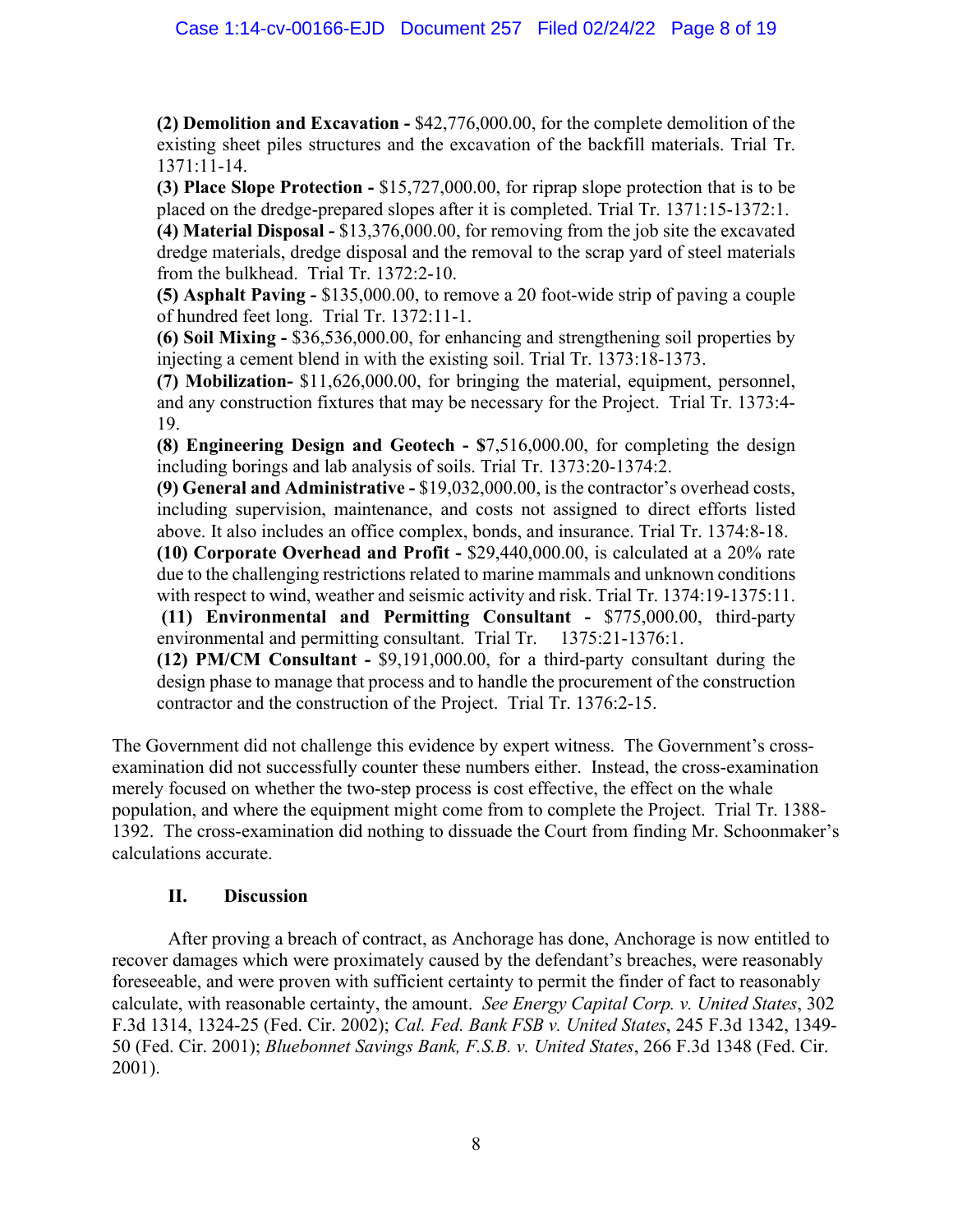Here, Anchorage argues that it suffered damages related to the lost costs/value due to the defective design and construction of the Wet Barge Berth and North Extension as well as future costs that will be needed to remove and stabilize the defective structure. ECF No. 241 at 102; ECF No. 255. In order to recoup these costs, Anchorage proposes two separate theories for recovery: expectancy or reliance. For the reasons set forth below, the Court awards damages to Anchorage under the expectancy theory of damages. $7$ 

## **A. Expectancy Damages**

Expectancy damages are intended to "place the injured party in as good a position as it would have been had the breaching party fully performed." *Indiana Michigan Power Company v. United States*, 422 F.3d 1369, 1374 (Fed. Cir. 2005) (citing *San Carlos Irrigation and Drainage Dist. v. United States*, 111 F.3d 1557, 1562 (Fed. Cir. 1997)). The "general principle is that all losses, however described, are recoverable." *Indiana Michigan*, 422 F.3d at 1373 (quoting Restatement (Second) of Contracts, § 350, cmt. b). Expectation damages cover both costs to mitigate damages and incidental costs. *Citizens Federal Bank v. United States*, 474 F.3d 1314 (Fed. Cir. 2007) (bank entitled to recover costs related to mitigating damages); *Boston Edison Company v. United States*, 64 Fed. Cl. 167 (2005) (incidental damages include "costs incurred in a reasonable effort, whether successful or not, to avoid loss").

In addition, a plaintiff must also prove that both the "magnitude and type of damages were foreseeable" at the time of contract formation. *Landmark Land Co. v. F.D.I.C.*, 256 F.3d 1365, 1378 (Fed. Cir. 2001). "Loss may be foreseeable as a probable result of a breach because it follows from the breach (a) in the ordinary course of events, or (b) as a result of special circumstances, beyond the ordinary course of events, that the party in breach had reason to know." *Id.* (quoting Restatement (Second) of Contracts § 351(2)). "The mere circumstance that some loss was foreseeable, or even that some loss of the same general kind was foreseeable, will not suffice if the loss that actually occurred was not foreseeable." Restatement (Second) of Contracts § 351, cmt. a.

The Government argues that Anchorage cannot claim expectancy damages because the 2003 MOU did not define any expectancy interest.<sup>[8](#page-8-1)</sup> ECF No. 242 at 136. As this Court has held, the 2003 MOU contained the essential terms for contract formation. Furthermore, the 2003 MOU stated clearly that "MOA, Port of Anchorage and MARAD anticipate substantial completion of Port Expansion will occur during calendar year 2008." That was the shared expectancy of the parties. Clearly, the Port was expected to be delivered by the end of 2008.

<span id="page-8-0"></span> $7$  The Court need not address Anchorage's alternative theory—reliance damages—in light of this opinion. (Reliance damages include all costs incurred in reliance on the broken promises. *See* Restatement (Second) Contracts, §349. Reliance damages allow a party to recover all damages caused by the breach, regardless whether the damages occurred before the breach. *See Glendale Federal Bank, FSB v. United States*, 239 F.3d 1374 (Fed. Cir. 2001)).

<span id="page-8-1"></span><sup>&</sup>lt;sup>8</sup> The Government also argues that because MARAD could terminate the Agreement at any time, this disproves that MARAD owed any Anchorage any specific item of construction. The Court disagrees. The termination clause is just standard government contracting language.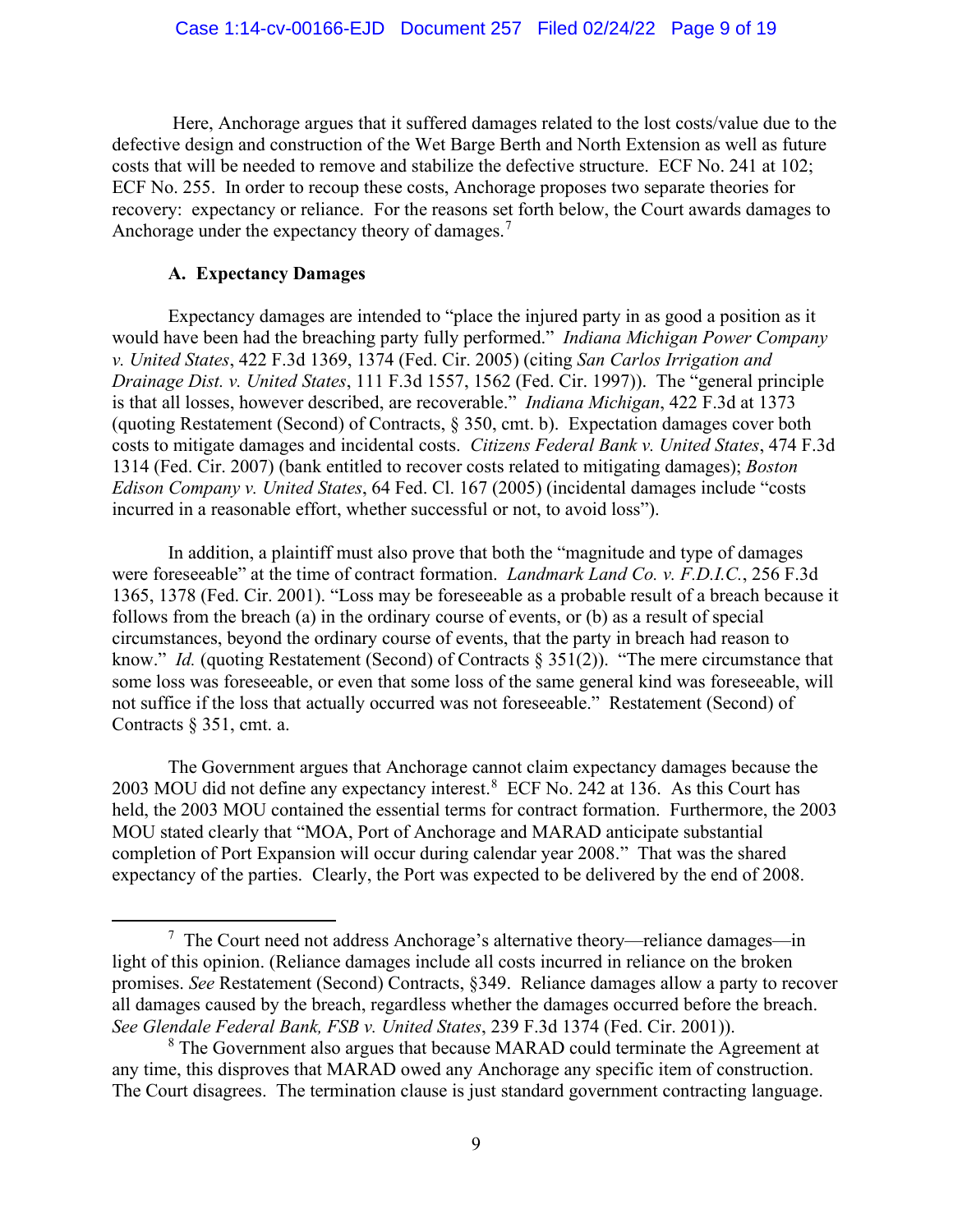Nevertheless, the Government further argues that Anchorage cannot show that the magnitude and type of damages were foreseeable because the 2003 MOU never contemplated a clearly defined deliverable, that no specific dollar amounts were listed, and that the Project was entirely subject to the availability of non-Federal contributions and Federal appropriations. ECF No. 242 at 135. In support, the Government argues that Anchorage had only \$55 million available when the 2003 MOU was executed, JX 3 at 31:2-11; Trial Tr. 792:4-20, and that that the initial estimate for the entire project was between \$210 and \$227 million. ECF No. 242 at 135. By now requesting approximately \$100 million over the initial estimate as damages, based upon the information known in 2003, when the 2003 MOU was executed, damages in the amount of \$367 million were not foreseeable. *Id*. The Court disagrees.

In 2003, the MOU was entered into between Anchorage and MARAD for MARAD to design and develop a port for Anchorage. PX 43. At that time, MARAD also entered into a contract with KSI in the amount of \$210 million to begin the Project. JX 4; Stip. ¶ 14. In addition, prior to the 2003 MOU, in 1999, the Port issued a Master Plan which looked at 12 different scenarios, one of which, was estimated to cost \$306 million. Stip. ¶ 6; JX 1. Thus, even in 1999 there was an estimate of over \$300 million. It was, therefore, foreseeable that if the Project failed it could result in the loss of hundreds of millions of dollars. Furthermore, it was also foreseeable that an unstable structure in the Port of Anchorage would have to be removed and if it was not removed it could result in shutting down the Port entirely—as the area has extreme tides and seismic activity and a Port which provides for 90% of the merchandise goods for 85% of Alaska's populated areas pass through the Port on an annual basis.

For these reasons, the Court finds that Anchorage had an expectancy interest in damages that were foreseeable.

#### **1. Impairment Damages**

In the alternative, the Government argues that "[i]f the Court were to find Anchorage had an expectancy interest in the OCSP structure, Anchorage miscalculated its expectancy damages." ECF No. 242 at 136. With regard to the "impairment damages" the Government argues that the only funds that Anchorage is entitled to recover are the funds it put into the Project—\$163 million. *Id*. at 139. Accordingly, certain funds must be excluded from the impairment damages calculation. In particular, the Government argues that the Federal funds should not be counted in Anchorage's damages calculations because the funds were never in Anchorage's possession. *Id.* at 137. The Government further argues that the Alaska State funds have been reimbursed to Anchorage and, therefore, are not recoverable. *Id*. at 137-38. And finally, the Government argues that the settlement paid to ICRC should not be included in Anchorage's damages. *Id*. at 138. The Court finds otherwise.

## **a. Anchorage Has Suffered a Net Capital Loss and The Federal Funds Are Recoverable**

The Government asserts that Anchorage has admitted that it never received the Federal Funds and never recorded those funds as an asset or an advance, and therefore, it is not recoverable. ECF No. 242 at 136. Additionally, because both parties–the Federal Government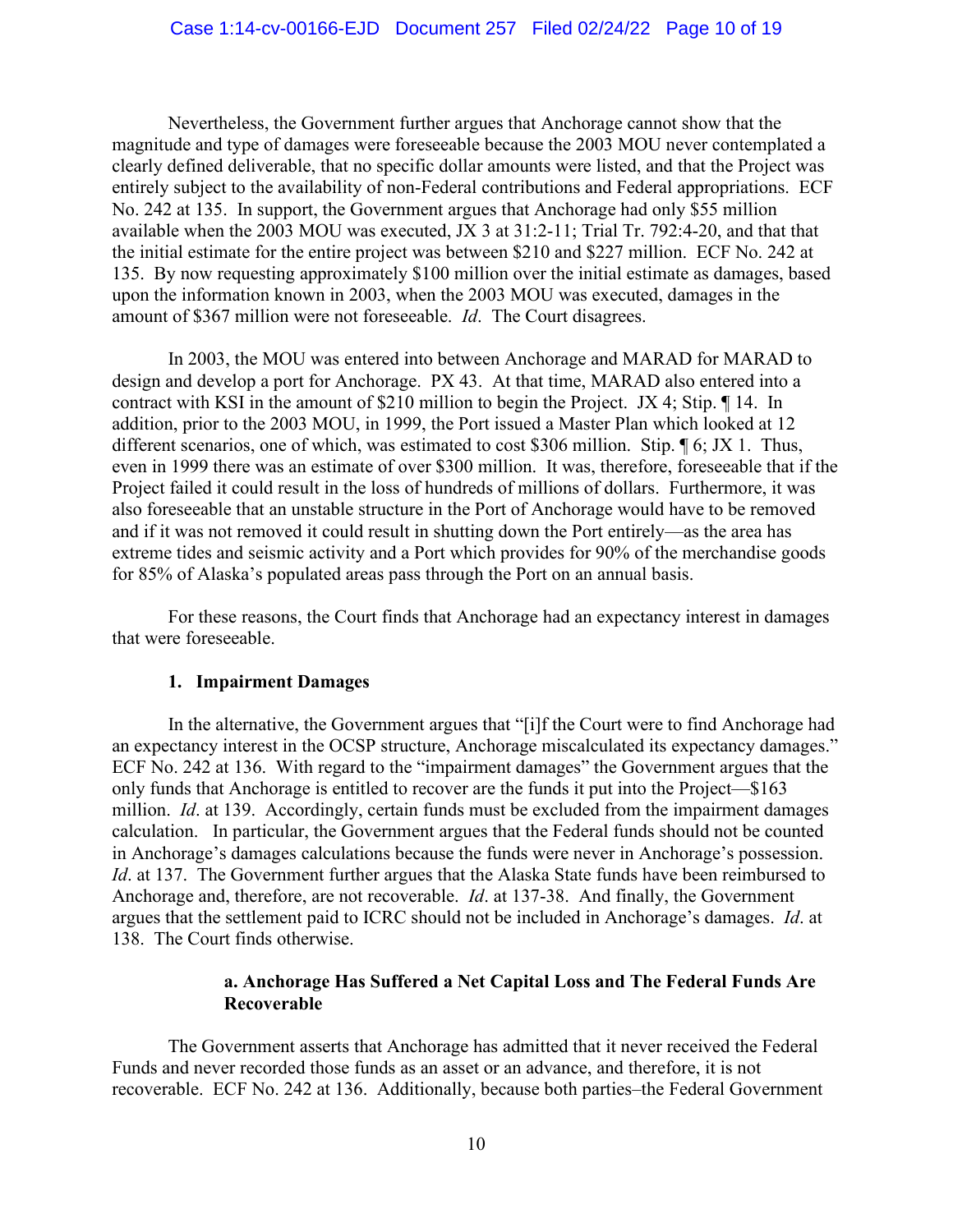and Anchorage–lost a substantial amount of money as a result of the Project, and because both the Federal Government and Anchorage contributed capital in pursuit of a shared public policy goal—the improvement of the Port, following the *Winstar* line of cases, the Government argues "it would be only appropriate to replace Anchorage's capital that the alleged breach eliminated because additional damages would be 'duplicative.'" *Id*. at 136-37 (citing O*ld Stone Corp. v. United States*, 450 F.3d 1360, 1378 (Fed. Cir. 2006)).

In applying *Old Stone* here, the Government argues that Anchorage has not suffered any net capital loss. To arrive at this conclusion, the Government calculates that Anchorage invested only \$75,139,398 of its own capital and received \$117,780,814 in assets as a result of the Project. Stip. ¶¶ 42, 57 (Anchorage accepted and received all of the work done between 2003 and 2008 and the dry barge berth portion of the OCSP work); JX 44 at 441 (showing breakdown of Anchorage vs. State of Alaska contributions to the project); JX 45 (impairment calculation showing total value of assets received). According to the Government, this calculation shows that Anchorage has suffered no net capital loss. Instead, the damages calculation shows that Anchorage has gained a net capital benefit gaining over \$37 million from its initial investment. ECF No. 242 at 138.

The Court disagrees. As Anchorage correctly points out, the Government's argument concerning the source of funds was rejected in the *Westfed Holding, Inc. v. United States,* 407 F.3d 1352 (Fed. Cir. 2005)*[9](#page-10-0)* case. In that case, the court held:

> It is inconsequential that Westfed chose to borrow the funds from investors to acquire Old Western's shares rather than use its own money. The government cites no legal authority to support distinguishing the "losses actually sustained" based on whether Westfed used its own funds or the funds of investors to whom it is indebted. Westfed is entitled to that amount it actually expended to acquire Old Western in reliance on the forbearance promise, which the government repudiated.

*Id.* at 1368. As in *Westfed*, the Court finds that Anchorage is entitled to recover the funds expended on the project no matter the source of the funds. The amount spent is undisputed, therefore, Anchorage is entitled to recover the funds, regardless of the source. In addition, the Government's argument that Anchorage received any capital gain on their initial investment of \$163 million, much less a \$37 million net capital gain when the Project failed, is untenable, as the evidence clearly shows that Anchorage is left with a dangerous structure that could fail at any moment which needs to be removed and the ground stabilized. These funds are, therefore, recoverable.

# **b. Alaska State Funds Are Recoverable**

The Government further argues that "if the court disagrees that Anchorage has received a net capital benefit based on its investment, the Court still must reduce Anchorage's claimed

<span id="page-10-0"></span><sup>9</sup> The Court notes that the *Westfed* case is relied upon by the Government for its source of funds argument.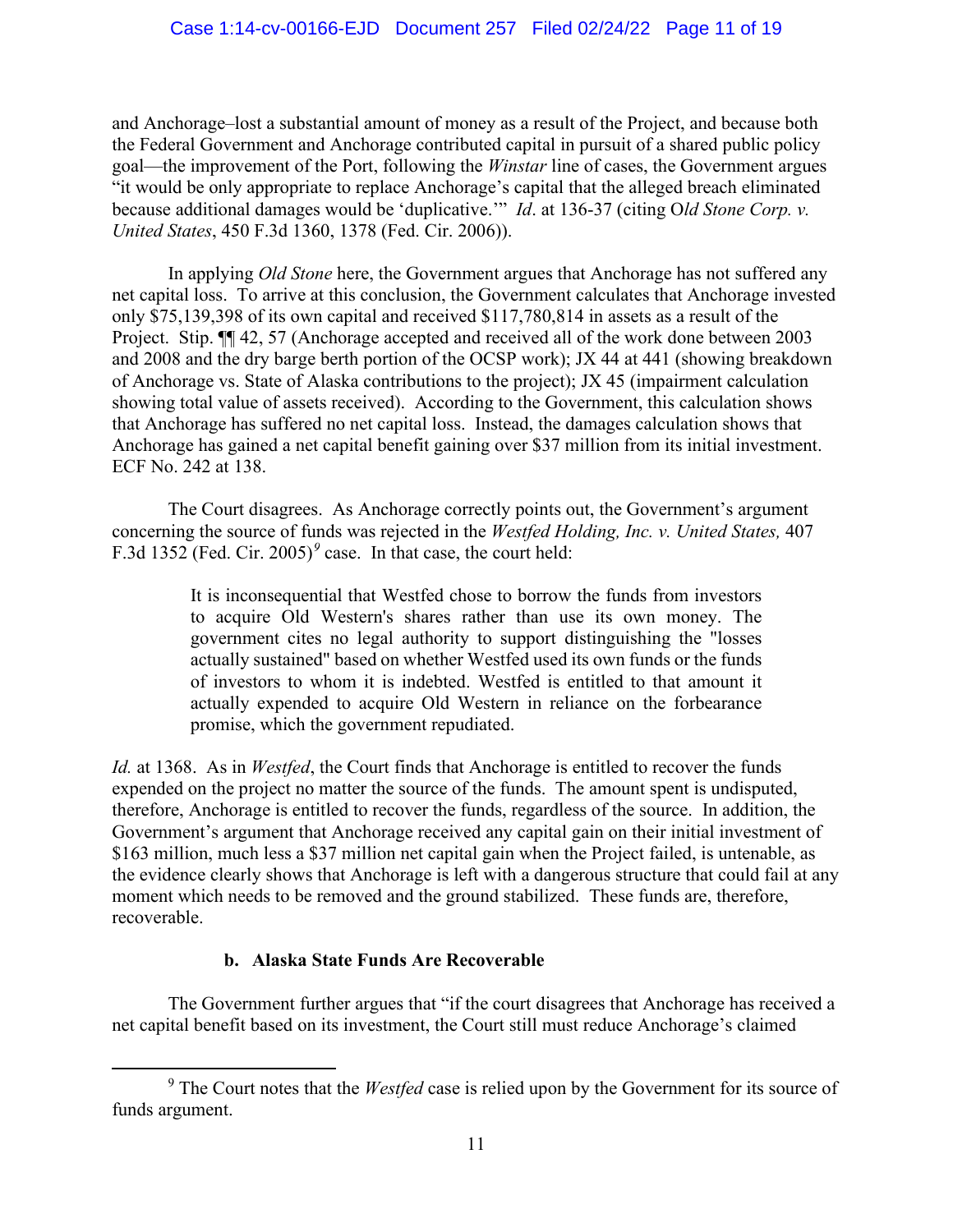expectancy damages amount" by \$91,290,163—the Alaska State funds—which the Government argues have been reimbursed to Anchorage. ECF No. 242 at 134. In reaching this conclusion, the Government cites to the testimony of Ms. Mahoney. Her testimony, according to the Government "conceded" that the State replaced Alaska grant funds. *Id*. (citing Trial Tr. 1296:20-1297:18). Therefore, if the State funds are not deducted that would amount to double recovery. *Id*.

The Government has misconstrued Ms. Mahoney's testimony. Ms. Mahoney never "conceded" that the State had been fully reimbursed for the loss off the Alaska State grant funds. In fact, Ms. Mahoney never said that the State replaced the State funds due to the failure of the Project. Instead, Ms. Mahoney testified how Anchorage received the grant in the first instance. *See* Trial Tr. 1296:20-1297:18. These funds are, therefore, recoverable.

#### **c. 20212 MARAD-ICRC Settlement Is Recoverable**

And finally, the Government argues that Anchorage should not be able to claim the value of the 2012 MARAD-ICRC settlement as part of its expectation damages (\$11,279,059). ECF No. 242 at 138. Relying on the testimony of Mr. McGeehin, when asked by Government counsel, Mr. McGeehin admitted that he included the ICRC settlement amount at the direction of counsel and had no opinion as to whether it was appropriate to include as part of the OCSP structure. Therefore, the Government argues that relying on counsel's advice for damages is not proper and should be deducted. *Id*. However, this Court has already found that this money was spent out of Anchorage's coffers. *See* ECF No. 141. In addition, the Government concedes that the money "may have come from Anchorage funds." ECF No. 242 at 138. In light of this, and the Court's finding that the MARAD breached the 2011 MOA when it entered into the settlement agreement, Anchorage is entitled to recover this amount.

#### **2. Future Damages are Recoverable**

The Government asserts that Anchorage is not entitled to future damages—that is— Anchorage cannot recover its costs for removal of the structure because Anchorage "has not paid anything out of its pocket," and, therefore, "the amount claimed is not an actual loss." ECF No. 242 at 131 (citing *Westfed Holdings*, 407 F.3d at 1352). Because "potential future obligations . . . do not count yet as an actually sustained loss," *Westfed Holdings*, at 1368-69, the Government contends it would be error to award future costs to Anchorage. Moreover, the Government argues that "Anchorage has not demonstrated any legal basis to recover its theoretical future costs." ECF No. 242 at 132.

According to the Government, Anchorage's claims that its costs to remove the OCSP structure are recoverable as mitigation or incidental costs or that its theoretical removal costs are recoverable as costs necessary to remedy the defects in the structure are not supported by the cases supplied by Anchorage. *Id*. at 242 at 132 (citing ECF No. 241 at 135-36). Instead, the cases cited in support, argues the Government, disprove Anchorage's arguments for future costs. *See, e.g*. *Com. Contractors, Inc. v. United States*, 154 F.3d 1357, 1372 (Fed. Cir. 1998) (costs to remedy defects are available only as an alternative basis of damages when the loss in value is impossible to calculate); *Citizens Fed. Bank v. United States,* 474 F.3d 1314, 1317 (Fed. Cir.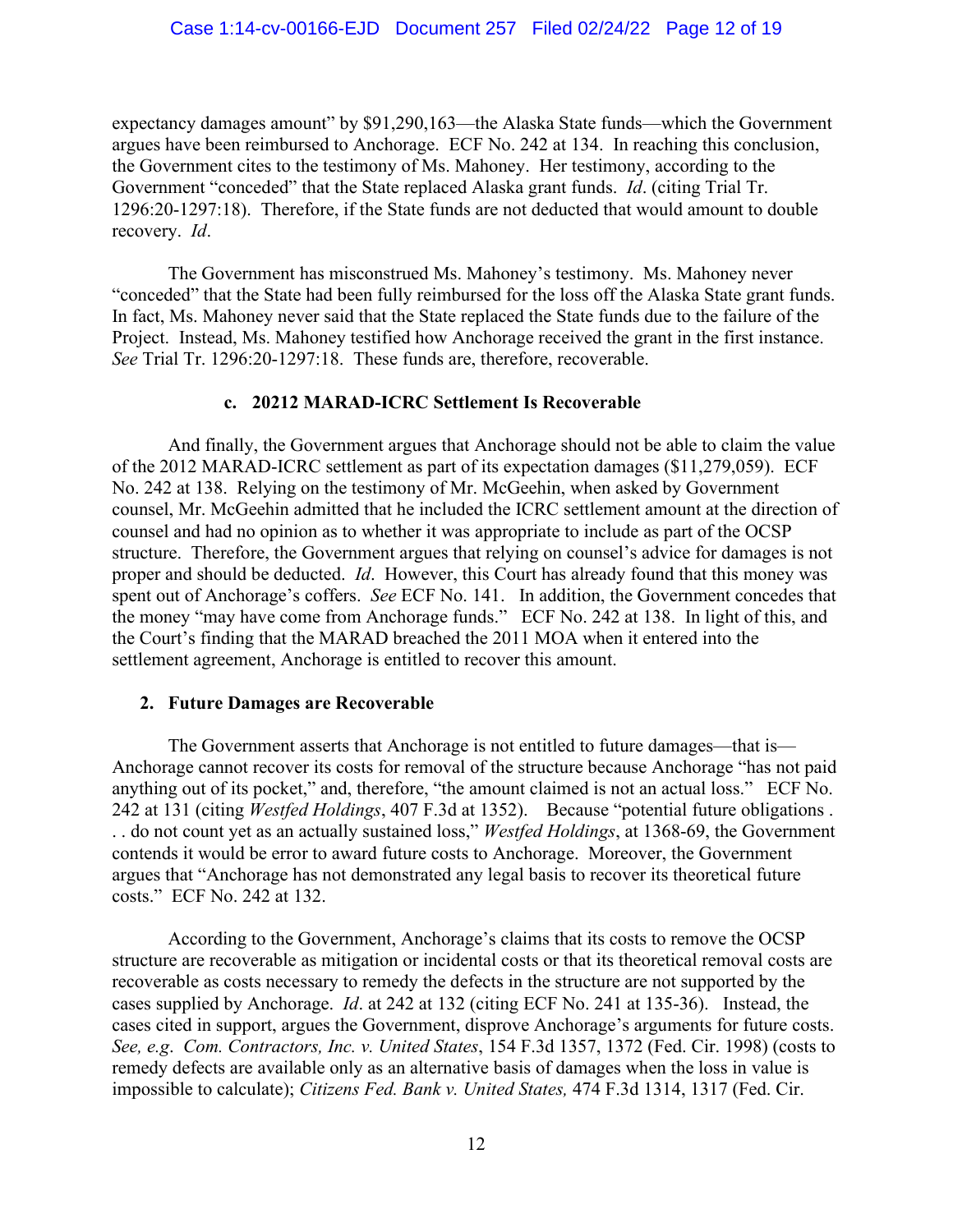#### Case 1:14-cv-00166-EJD Document 257 Filed 02/24/22 Page 13 of 19

2007) (the awarded "mitigation damages" were all costs incurred in the past). Consequently, Anchorage cannot recover damages for costs not yet incurred nor can Anchorage claim remedial costs as Anchorage costs to remedy defects are available only as an alternative basis of damages when the loss in value is impossible to calculate. As Anchorage has calculated its loss in value, the Government argues, Anchorage cannot claim further costs. ECF No. 242 at 132.

However, the test is not so simple. Instead, in determining whether a party may recover future damages, the Court must determine whether the breach was a total breach or partial breach.

A total breach is defined by the Restatement (Second) of Contracts § 236 as "one for damages based on all of the injured party's remaining rights to performance. A partial breach is one for damages based on only part of the injured party's remaining rights to performance. The case of *Indiana Michigan Power* is instructive. In that case, the Court distinguished the difference between a partial breach case and a total breach case. In particular, the Court held that as some of the alleged breaches involved "remaining obligations" to be performed after the lawsuit was over, the breach was partial and, therefore, the request for future damages was denied. In comparison, MARAD missed the projected completion date of 2008 and terminated construction in 2011 due to faulty design and defective construction. When the work stopped, the OCSP foundation was not complete, causing the entire Project to stop. When the Project stopped without a completed Port and then the Project abandoned in 2011 by the Government, the Government no longer performed its obligations. Thus, any remaining obligations were breached. Therefore, the Court finds that the Government's breach constitutes a total breach for which future damages are recoverable.

The Government further argues that Anchorage is not entitled to future costs because Anchorage introduced no evidence to show that it has made any decision about the removal of the OCSP structure. ECF No. 242 at 133. In essence, argues the Government, Anchorage is asking the Court to make a finding about Anchorage's future plans based only on testimony from Mr. Playter, a CH2M Hill employee. As the Government points out, Mr. Playter admitted that neither he nor CH2M Hill has any authority to decide what the Port is going to do. *Id*. (citing Trial Tr. 1019:23-1020:14). Indeed, Anchorage could have and should have, according to the Government, chosen to present testimony from any witness currently employed by the Port or Anchorage, who could have testified as to Anchorage's intentions, but it did not. *Id*.

The testimony from Mr. Playter regarding future plans clearly shows that he and CH2M Hill are involved with Anchorage and its future regarding the Port. In fact, his responses from Plaintiff's counsel show that he considers himself, as an employee of CH2M Hill, to be part of the fix:

#### BY MR. SMITH:

Q. The concept D alternative that was ultimately considered, is that an economical approach to fixing what's in the North Extension?

A. Yeah, it is. It's the best -- it's -- it's -- it's the best we can do. Really. It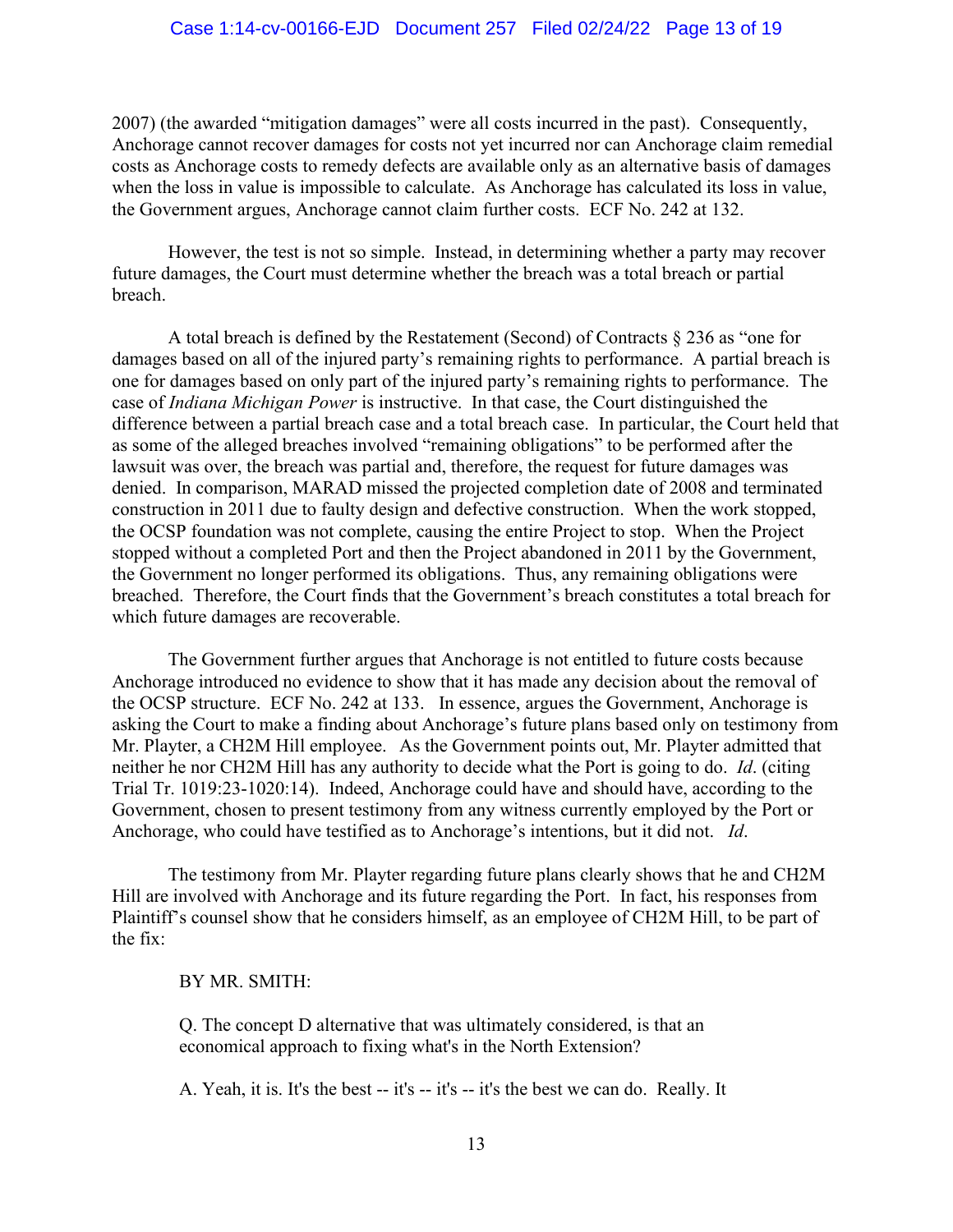maximizes -- it maintains as much of the North Extension backlands as we can maintain, you know, and it preserves as much as we can, while still stabilizing. So it's a balance. It's -- it's a very fine balance. We're working -- you know, provide as much upland as possible, but stabilize it. And that's -- that's what we've done.

# **Q. To the best of your knowledge, has anybody from the Municipality expressed an intent not to stabilize that -- the North Extension?**

**A. No. They're all very supportive and they realize how important it is**. I mean, they listen to the ship -- the shippers complain about it all the time. It's just -- it's a real -- it's a real navigation hazard as it is.

Q. And it's also a safety hazard?

A. And a safety -- yeah, it's a safety hazard. I mean, you know, you've seen the sinkholes. There's sinkholes that are documented in the file. One of those could open up at any moment. If somebody was out there and a sinkhole opened up, they'd be dead. I mean, they'd be dead quick. I wouldn't walk out there. I wouldn't build a house out there. I wouldn't park a trailer out there. I mean, it's - - it's dangerous.

Q. And why hasn't that area been stabilized to date?

A. The -- the port has -- okay. So -- so the whole port infrastructure is in a state of disrepair. And that's what the whole purpose of the original project was, to replace everything. But given the limited funding that they have right now, the first thing they need, because if there's a big earthquake right now, you could lose the whole port. You could lose the North Extension and you could lose all the existing terminals. But we built -- we've gone ahead with Phase 1 to build the PCT, so that in the event of a big earthquake and we lose everything, all existing terminals and the North Extension, we at least have the PCT to work from. Okay? So we can get fuel, we can get cement, we might even be able to get some containers offloaded.

. . .

Q. So the Port is left making decisions between several bad alternatives?

A. That's a good way to put it.

# **Q. Now, have you received any direction from the assembly, the municipal assembly, that changes the future plans for the modernization project?**

*A.* **No***.*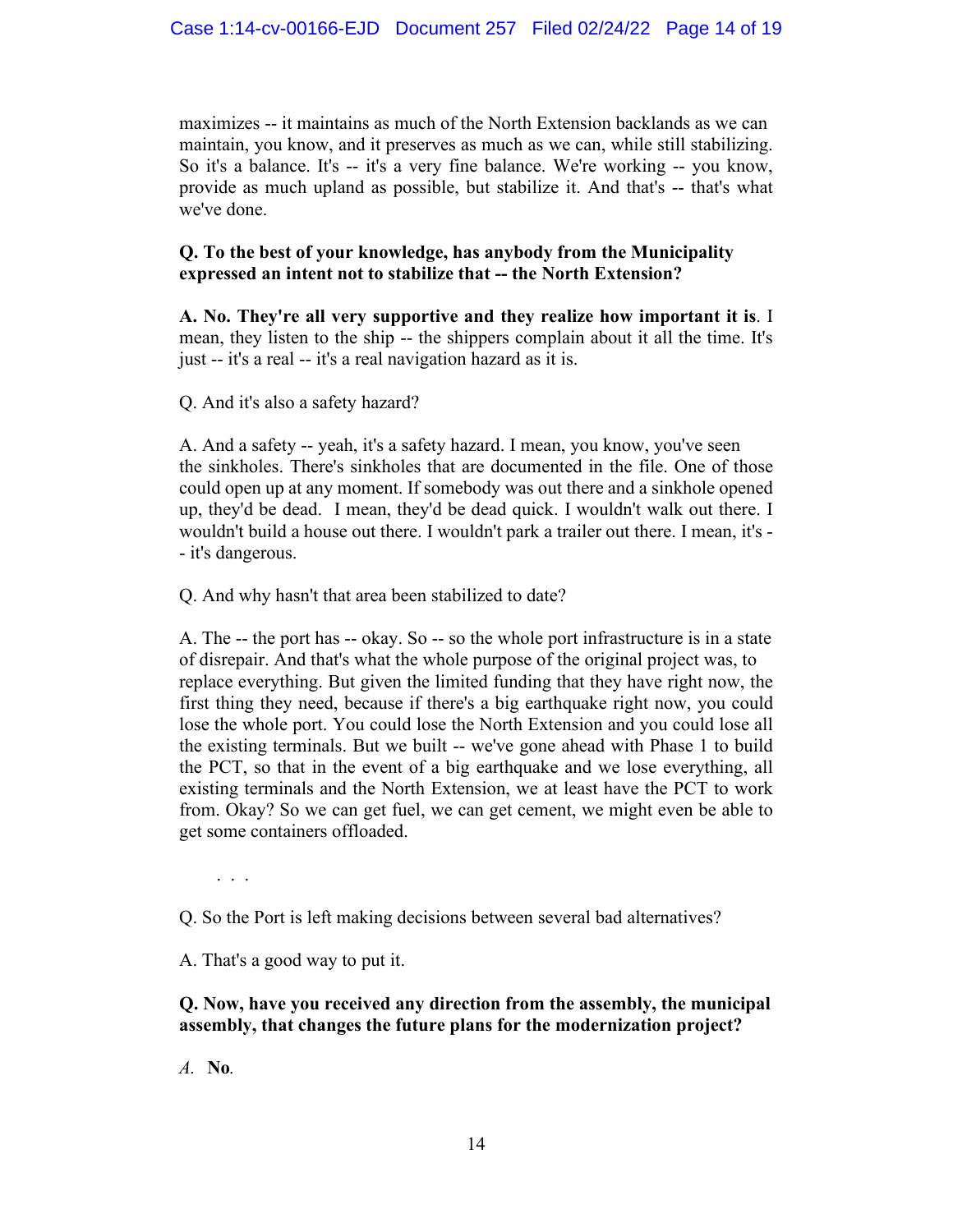Trial Tr. 1016:4-1019 (emphasis added). The testimony clearly shows that Mr. Playter is currently involved in the Port Project, as well as his plans to be involved with the future plans to remove the dangerous structure and to stabilize the areas. His testimony clearly shows that he is aware that Anchorage is moving forward as well.

And finally, the Government argues that the evidence proved that Anchorage has rejected the removal project that Anchorage claims will occur; therefore, it is speculative. ECF No. 242 at 131-134; ECF No. 255. The Government points to the evidence that Anchorage's cost estimate is based on 35% design drawings for one portion of the port, and then extrapolated to another section of the port. Trial Tr. 1389:21-1390:8. In other words, the Government argues "Anchorage's estimate is based on an assumption that is based on another assumption. The conceptual estimate also provides a wide range of accuracy from  $-20\%$  to  $+30\%$  or a 50% swing of probable costs." ECF No. 242 at 134 (citing PX 5 at 3). Therefore, according to Government, the Court cannot fairly ascertain the future damages that Anchorage is claiming based on the evidence it has provided. The Court is not convinced.

Mr. Playter's testimony was clear that for safety reasons the entire structure must be removed. Trial Tr. 902:2-921:2; 1016:4-1019:11. The Court has already found that MARAD breached its Agreements with Anchorage and in doing so has misspent the initial \$300 million. ECF No. 253. Now Anchorage has to fix what was created by MARAD. Anchorage's construction estimate expert, Mr. Schoonmaker, described in great detail the hundreds of hours put into his estimate. He explained that he had "as built" drawings that described in detail what had to be taken out, and both a 35% and a 95% of the design to be installed. PX 973; Trial Tr. 1352:15-20. His testimony was unchallenged by any expert from MARAD or any other witness. Thus, the testimony cited clearly meets the requirement than an estimate be sufficient for this Court to make "a fair and reasonable estimate of the damage." *Bluebonnet Savings Bank, FSB v. United States*, 266 F. 3d 1348, 1355 (Fed. Cir. 2007). The Court, therefore, finds that Anchorage proved the legal element of "reasonable certainty" to support its future damages claim.

# **B. The Damage Award Is Reliable**

# **1. Impairment Damages Calculations**

In its post-trial brief, Anchorage provided a summary of the lost costs/value due to the defective design and construction. However, several calculations did not add up to the numbers presented. In addition, the Court was unclear as to the supporting evidence for some of the impairment damages claim—specifically the Court requested support for the \$188,980,786 on page 102 of ECF 241 of Anchorage's post-trial brief. *See* ECF No. 254. The Court ordered the parties to respond to the inaccuracies. The Government responded that the inaccurate calculations support its position that the damages amounts are unreliable and, therefore, not recoverable. ECF No. 256 at 1. Anchorage, provided the following:

This number is a combination of a part of the calculation performed by Mr. McGeehin to reach \$180,839,807, as summarized on PDX 3 page 3 (Attached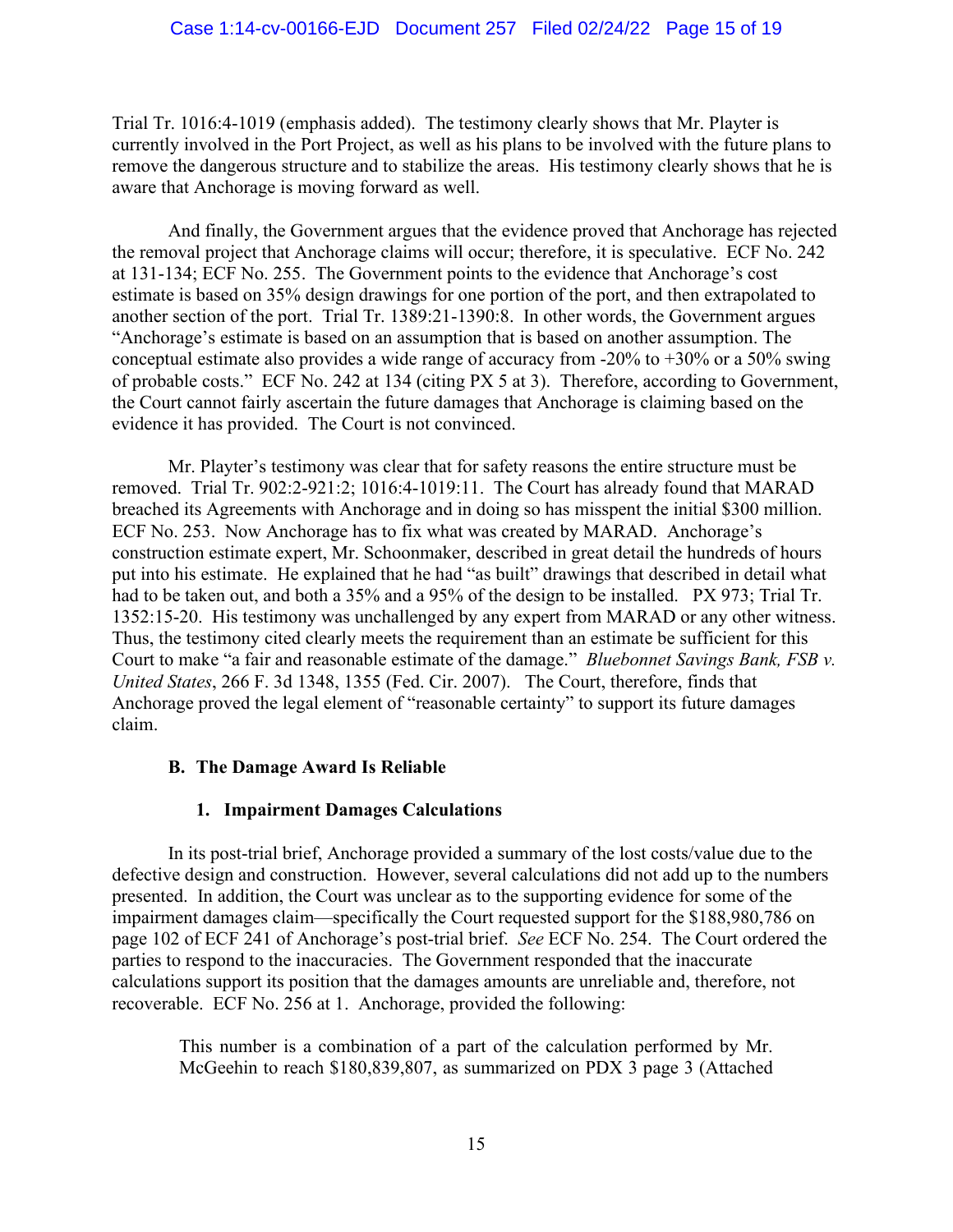as Ex. 1). (Tr 1168:3-1173:5). The \$188,980,786 represents the costs of design and construction of the OCSP up until the work was halted in 2010.

*Id.* First, the Court notes that Anchorage still provides the wrong number. Mr. McGeehin's calculations add up to \$180,839,809. However, the chart below explains how to get to the first calculation in question, **\$188,980,786:** 

| Categories/Percentages               | Total Unusable<br>$2,435$ LF |
|--------------------------------------|------------------------------|
| 83.82%                               |                              |
| <b>OCSP-Construction Task Orders</b> | \$126,264,016                |
| <b>OCSP</b> Fill Materials Amounts   | \$5,032,192                  |
| <b>OCSP</b> General Site Amounts     | \$20,260,567                 |
| Subtotal                             | \$151,556,77510              |
| Percentages 100%                     |                              |
| <b>OCSP</b> Remediation Task Orders  | \$32,421,056                 |
| <b>OCSP</b> Remediation General Site | \$5,002,955                  |
| Total amount spent on unusable OCSP: | \$188,980,786                |

Thus, to arrive at \$188,980,786, you add \$151,556,775 plus \$32,421,056 plus \$5,002,955 The references to "OCSP Remediation Task Orders" and "OCSP Remediation General Site" are for work performed by West to attempt to fix errors in prior installation and to stabilize the area before the work was shut down. Trial Tr. 1172:1-11.

In its brief, ECF No. 241, Anchorage also claimed total impairment damages in the amount of \$181,092,257. According to Anchorage, the improper \$181,092,257 number was the result of using a lower incorrect number for the credit for sales of sheet pile and gravel. ECF No. 255 at 2. However, as the Court has provided previously, the appropriate total impairment number should be \$180,839,809.

To arrive then at \$180,839,809, starting with the amount spent on the unusable OCSP, namely, \$188,980,786, Mr. McGeehin subtracted amounts received for the sale of sheet pile and gravel and for the moneys received by Anchorage's settlement from the prior litigation in the Federal District Court Alaska. Mr. McGeehin also included as recoverable funds spent by the Government for the suitability study—Corps of Engineers, Task 8— and the ICRC-Government Settlement Amounts. Although Mr. McGeehin's final tally is incorrect, in order to reach \$180,839,809, you add the \$3,397,900 for Corps of Engineers (COE), Task 8, along with the ICRC settlement of \$11,279,059 to the \$188, 980,786 and then deduct the \$3,467,936 for sales of sheet pile and gravel and the \$19,350,000 for the Settlements from Prior Litigation.

<span id="page-15-0"></span><sup>&</sup>lt;sup>10</sup> Again, in its original brief, Anchorage's chart and PDX 3 was \$1.00 off — \$151,556,774. However, if you total the numbers from PDX 3 they add up to \$151,556,775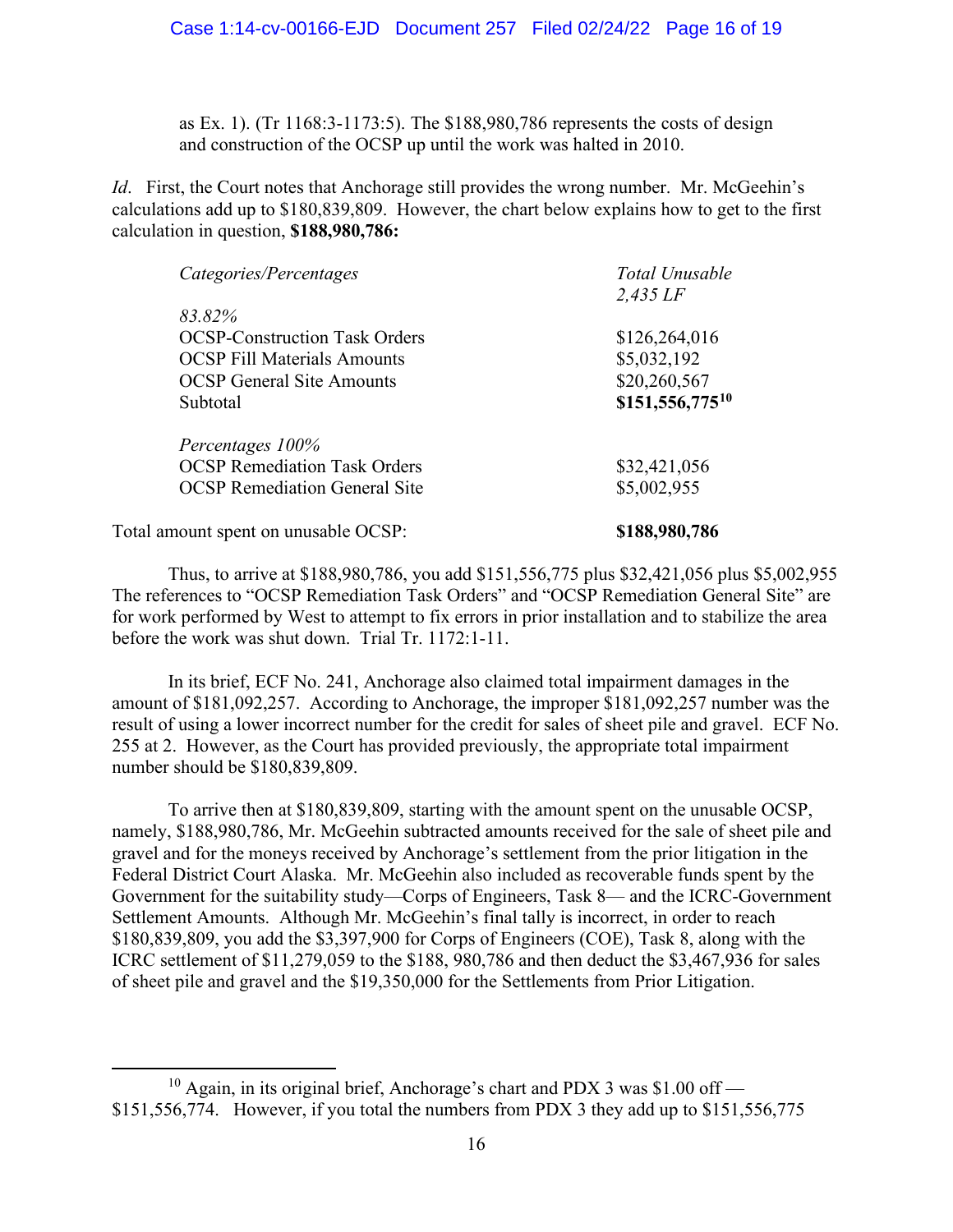Therefore, \$180,839,809 is the final summary of all impairment damages caused by the defective  $OCSP<sub>11</sub>$  $OCSP<sub>11</sub>$  $OCSP<sub>11</sub>$ 

| Amount Spent for Unusable Portions of    | \$188,980,786  |
|------------------------------------------|----------------|
| <b>OCSP</b>                              |                |
| <b>ICRC Settlement with MARAD</b>        | \$11,279,059   |
| Cost of Corps of Engineers Analysis      | \$3,397,900    |
| Credit for sale of Sheet Pile and Gravel | $(\$3,467,936$ |
| Subtotal                                 | \$200,189,809  |
| Less Settlement Proceeds Received by     | (\$19,350,000) |
| Anchorage                                |                |
| <b>Total Impairment Damages</b>          | 180,839,809    |

Other than the objections which the Court has addressed above, the Government did not challenge any other calculations with regard to the impairment damages, either by expert witness or in its initial brief. And although Anchorage's briefs and Mr. McGeehin's final tabulations did contain minor incorrect calculations, the calculations were otherwise supported by Mr. McGeehin's testimony.

Therefore, the Court finds that Anchorage has suffered damages relating to the loss in value/funds associated with the construction/impairment of the Wet Barge Berth, the North Extension and the Bulkhead in the amount of \$180,839,809. The Court further finds that had the design and construction had been done properly, Anchorage would have possessed an asset valued at approximately \$180,839,809 more than it is currently valued. The Court, therefore, awards the total impairment damages in the amount of \$180,839,809.

# **2. Future Damages Calculations**

The second category of Anchorage damages relates to the removal of the defective structure and to stabilize the area. Using AECOM's 35% design estimate summary the amounts are as follows:

| <i>Item</i> | Description                   | Total -to nearest thousand |
|-------------|-------------------------------|----------------------------|
|             | North Extension Stabilization |                            |
|             | Site Preparation & Management | \$477,000                  |
|             | Demolition & Excavation       | \$42,776,000               |
|             | Place Slope Protection        | \$15,727,000               |
|             | Material Disposal             | \$13,376,000               |

<span id="page-16-0"></span> $11$  In response to the Court's December 9, 2021 Order, Anchorage states that "the number" of \$180,607,000 on page 49 of ECF 248 is simply a mistake. It should have been \$180,839,807." ECF No. 255 at 2. Yet again, the Court notes \$180,839,807 is also an addition mistake.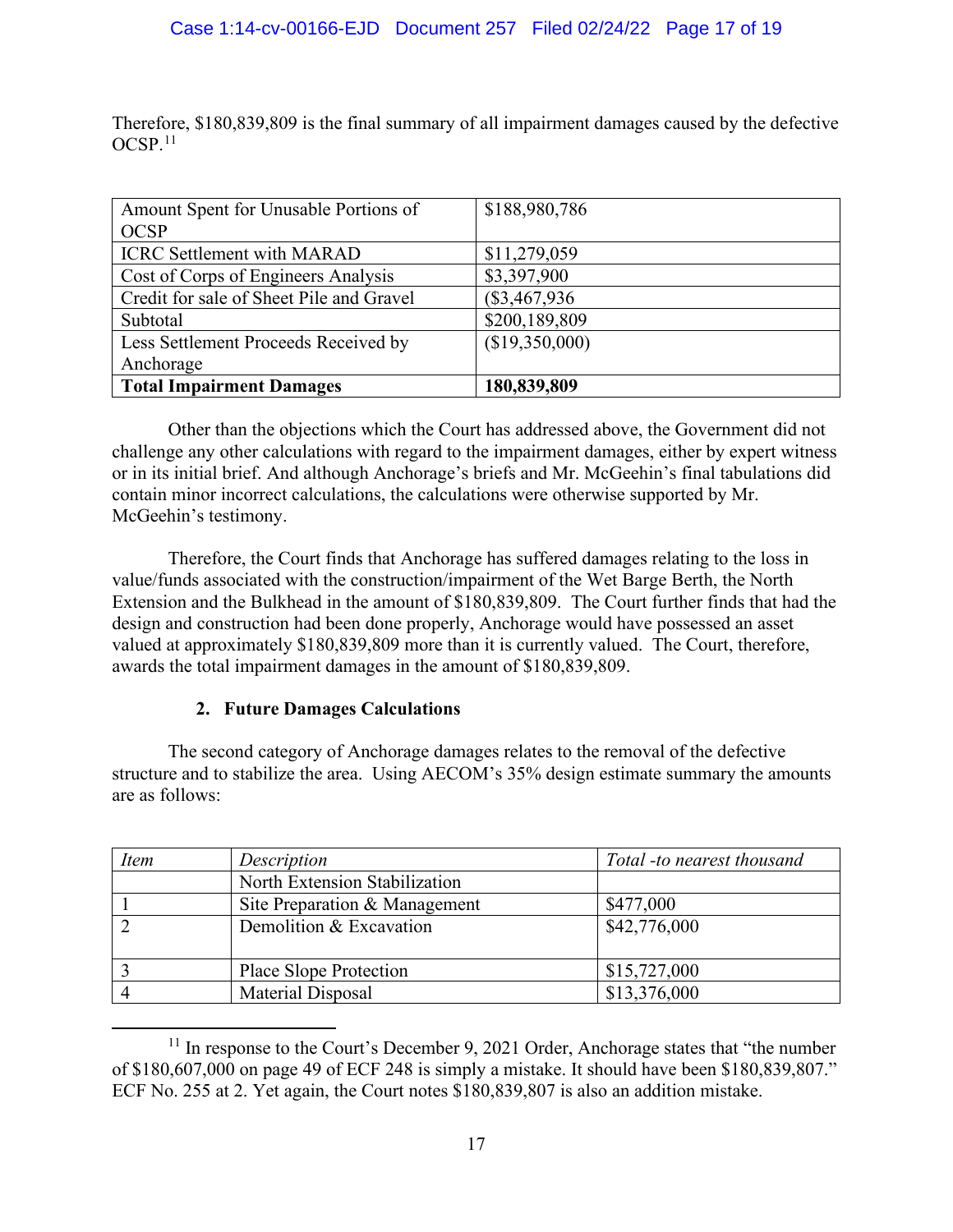| 5              | <b>Asphalt Paving</b>                           | \$135,000    |
|----------------|-------------------------------------------------|--------------|
|                |                                                 |              |
| 6              | Soil Mixing                                     | \$36,536,000 |
|                |                                                 |              |
| $\overline{7}$ | Mobilization                                    | \$11,626,000 |
| 8              | Engineering Design & Geotech                    | \$7,516,000  |
| 9              | General & Administrative                        | \$19,032,000 |
|                |                                                 |              |
| 10             | Corporate Overhead & Profit                     | \$29,440,000 |
|                |                                                 |              |
|                | <b>Total Construction and Engineering Costs</b> | 176,641,000  |
|                |                                                 |              |
| 11             | Environmental & Permitting Consultant           | \$775,000    |
| 12             | <b>PM/CM Consultant</b>                         | \$9,191,000  |
|                |                                                 |              |

#### ECF No. 241 at 102.

Once again, the Government did not present any expert witnesses to challenge any of the calculations to the estimate for removing the structure and stabilizing the area in question nor did the Government challenge the actual amount— $$186,607,000$  (176,641,00 + 775,000 + 9,191,000) —in its brief. *See* ECF No. 242 at 130-138. The only criticisms raised by MARAD relate to the use of a 35% design and the extrapolation of the Step 1 design into the Step 2 area. These criticisms have no merit. The law only requires that the estimate be sufficient for the Court to "make a fair and reasonable estimate of the damages." *Bluebonnet Savings Bank FSB v. United States*, 266 F.3d 1348, 1355 (Fed. Cir. 2001). Anchorage's evidence meets this criterion and is accepted by the Court.

The evidence was clear that the structure left by the Government on Anchorage's property by MARAD is dangerous, prevents Anchorage from using its property and creates navigational hazards. The evidence was also clear that Anchorage has no choice but to remove the defective structure, and the cost to remove the dangerous structure is clearly recoverable. That amount, as provided by Anchorage's expert witnesses provide that it will cost Anchorage \$186,607,000 to remove the defective structure and for the cost of restoring the impacted area. All of these damages are directly related to the failed design and construction. Thus, but for the breach, Anchorage would not need to stabilize the area of the defective structure for safety. The Court, therefore, awards Anchorage \$186,607,000 in damages to remove the defective structure and stabilize the area.

Therefore, the Court finds that Anchorage is entitled to recover damages which were proximately caused by the defendant's breaches as they were reasonably foreseeable and were proven with sufficient certainty to permit the finder of fact to reasonably calculate damages with reasonable certainty.

#### **III. Conclusion**